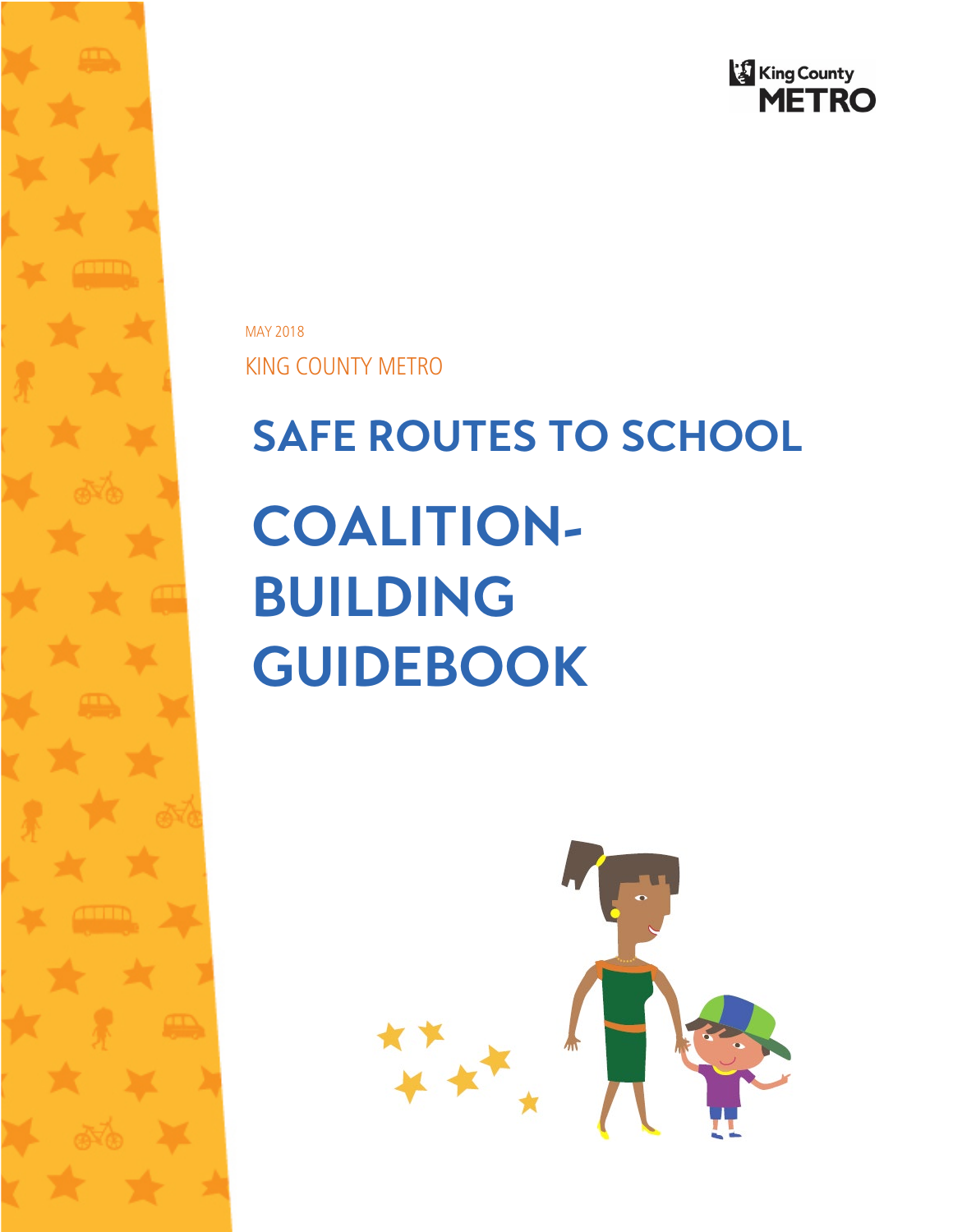

# King County Metro Transit **SAFE ROUTES TO SCHOOL COALITION-BUILDING GUIDEBOOK**

A guide to creating, implementing, and sustaining a local SRTS program at your school.

King County Department of Transportation Metro Transit Division King Street Center, KSC-TR-0411 201 S. Jackson St Seattle, WA 98104 [www.kingcounty.gov](http://www.kingcounty.gov/) 206-477-2005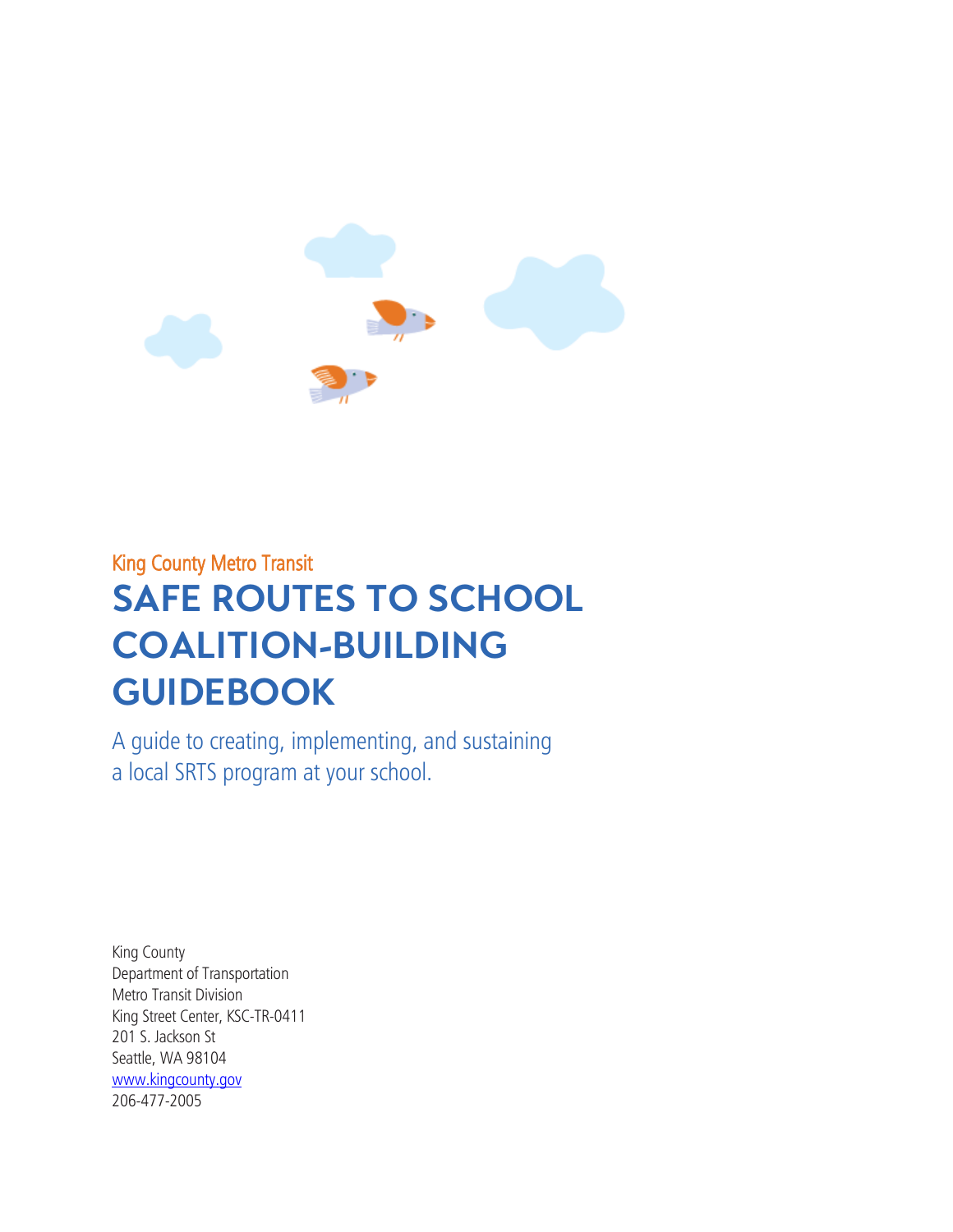# **TABLE OF CONTENTS**

| Act on the Plan |  |
|-----------------|--|
|                 |  |
|                 |  |
|                 |  |
|                 |  |
|                 |  |
|                 |  |
|                 |  |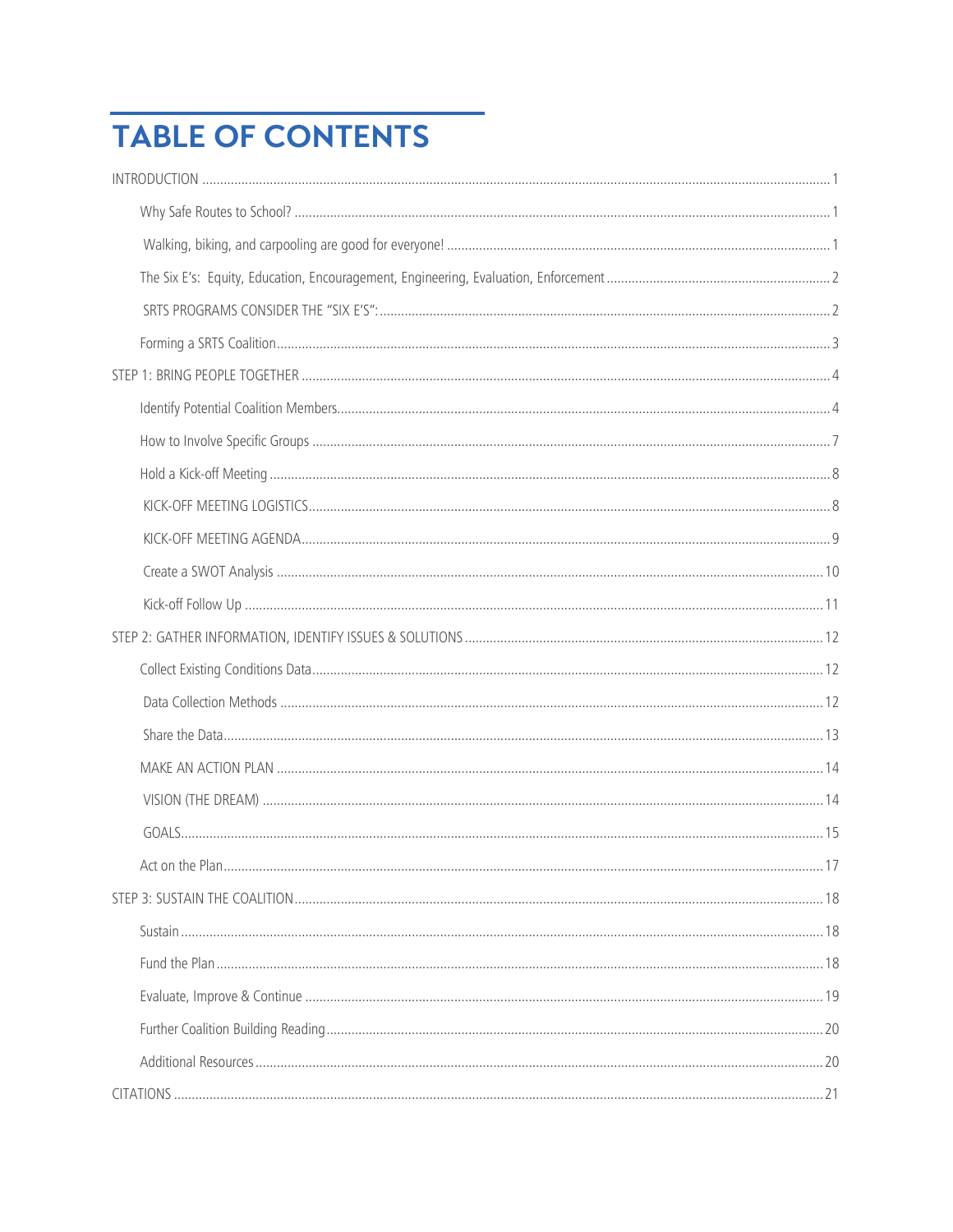# <span id="page-3-0"></span>**INTRODUCTION**

Safe Routes to School (SRTS) programs promote healthy, convenient, and fun opportunities for children to walk, bike, and carpool to and from school. SRTS is a proven approach to making kids healthier and saving lives.

King County Metro provides countywide and regional support, and resources for community members to encourage and enable school children to walk, bicycle, carpool, or take the bus to school. King County Metro's support and resources help to create fun and engaging activities that improve children's health, well-being, and safety while reducing traffic congestion and emissions caused by school-related travel.

Coalitions lead local SRTS efforts in King County; organized and engaged volunteers representing schools and school districts, local governments, health departments, community-based organizations, and parents identify transportation safety issues and generate travel options solutions.

This workbook provides volunteers with a step-by-step process for forming a SRTS School Coalition. Materials have been adapted from several other resources, which are included in ["Further Coalition Building Reading."](#page-21-0)

# <span id="page-3-1"></span>Why Safe Routes to School?

### <span id="page-3-2"></span>Walking, biking, and carpooling are good for everyone!

#### Reducing a single driving trip to school results in:

- Cleaner Air and Water More sustainable ways to get around, like walking, biking, carpooling and rolling, don't produce as much air pollution.
- Less Traffic Less congestion around schools is safer and healthier for everyone.
- Increased Social Interactions Talk with neighbors and meet other families by getting outside for the trip to school.
- Cost-Effective Save money on gas by walking, biking and carpooling.

#### Being active on the way to school also benefits families through:

- Healthy Living Walking and rolling are great ways to get more physical activity.
- Better Educational Achievement Students who are active in the morning arrive at school focused and ready to learn.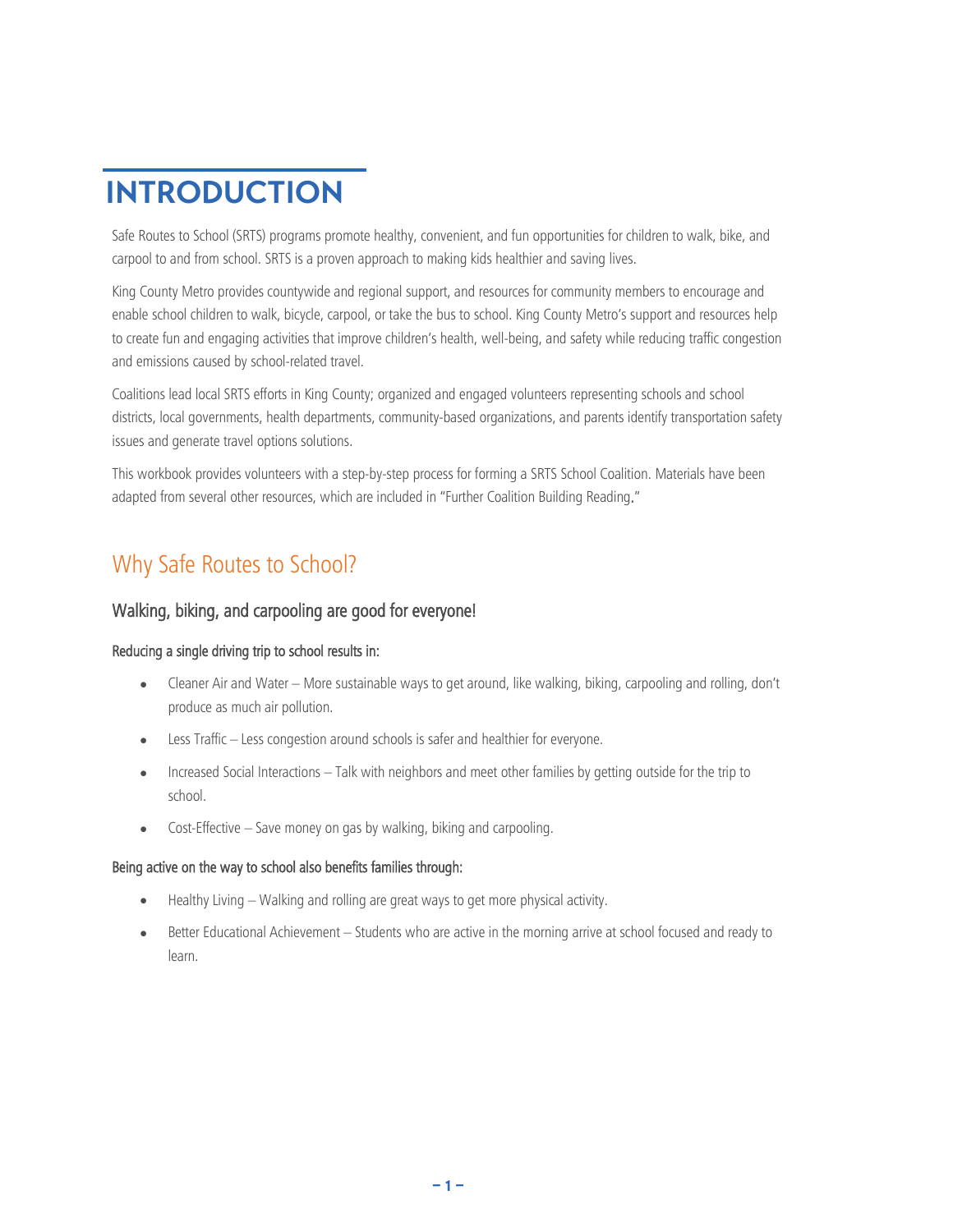# <span id="page-4-0"></span>The Six E's: Equity, Education, Encouragement, Engineering, Evaluation, Enforcement

SRTS is a comprehensive program to make school communities safer by combining improvements to sidewalks and streets with enforcement and education about safety, and activities to enable and encourage students to walk, bicycle and carpool to school.

### <span id="page-4-1"></span>SRTS PROGRAMS CONSIDER THE "SIX E'S":

- Equity: Incorporating equity considerations to ensure overall efforts are reaching all populations by including communities of color and immigrant and refugee families, addressing the needs of children of different genders, religions, and physical abilities, and reaching low-income communities.
- Education: Classes and activities that provide students and families with bicycle, pedestrian and traffic safety skills, and information about the benefits of walking, biking, carpooling and bussing, and the positive impacts these activities have on personal health and the environment.
- Encouragement: Events and activities that spark families' interest in walking, biking, carpooling and bussing to school, with programs that reward participation.
- Engineering: Street infrastructure improvements (signage, crosswalks, lighting, signals, etc.) designed to improve the safety of people walking, biking, and driving along school routes.
- Evaluation: Surveys and other tools that evaluate and track progress of projects and programs of each of the other "E's" to determine which programs and projects are most effective.
- Enforcement: Strategies to deter unsafe behavior of drivers, bicyclists and pedestrians and encourage all road users to obey traffic laws and share the road safely around schools and on school routes.

All school communities are unique and have different needs, so SRTS programs in one community may look very different from one another.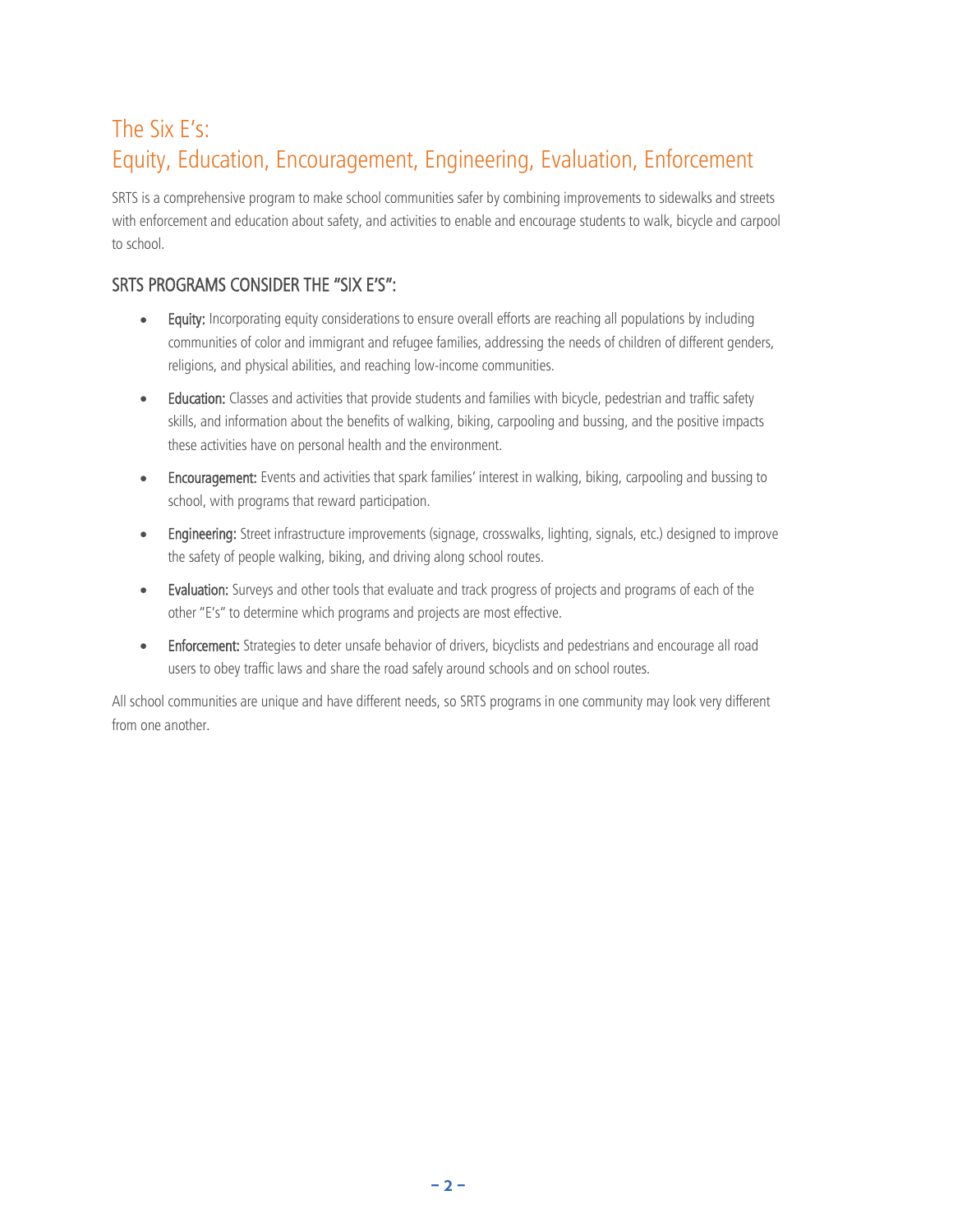# <span id="page-5-0"></span>Forming a SRTS Coalition

A SRTS Coalition is a group of individuals and/or organizations who share a common goal of creating healthy, convenient, and fun opportunities for students and their families to walk, roll (bike, skate, wheelchair, etc.), and carpool to school.

This Guidebook outlines strategies for convening a SRTS Coalition in your school or community. The chapters include:

- [STEP 1: BRING PEOPLE TOGETHER](#page-6-0)
- [STEP 2: GATHER INFORMATION, IDENTIFY ISSUES &](#page-13-0)  [SOLUTIONS](#page-13-0)
- [STEP 3: SUSTAIN THE COALITION](#page-19-0)

Coalitions work together to create alliances and open channels of communication among individuals and groups who might not otherwise work together.

### Safe Routes to School Coalitions can:

- Address safety concerns
- Identify walking, biking, carpooling and bussing needs around schools
- Seek SRTS funding for infrastructure improvements and programs
- Coordinate with other groups working with youth
- Host community-wide events, such as Walk to School Day
- Create long-term, significant, and permanent change

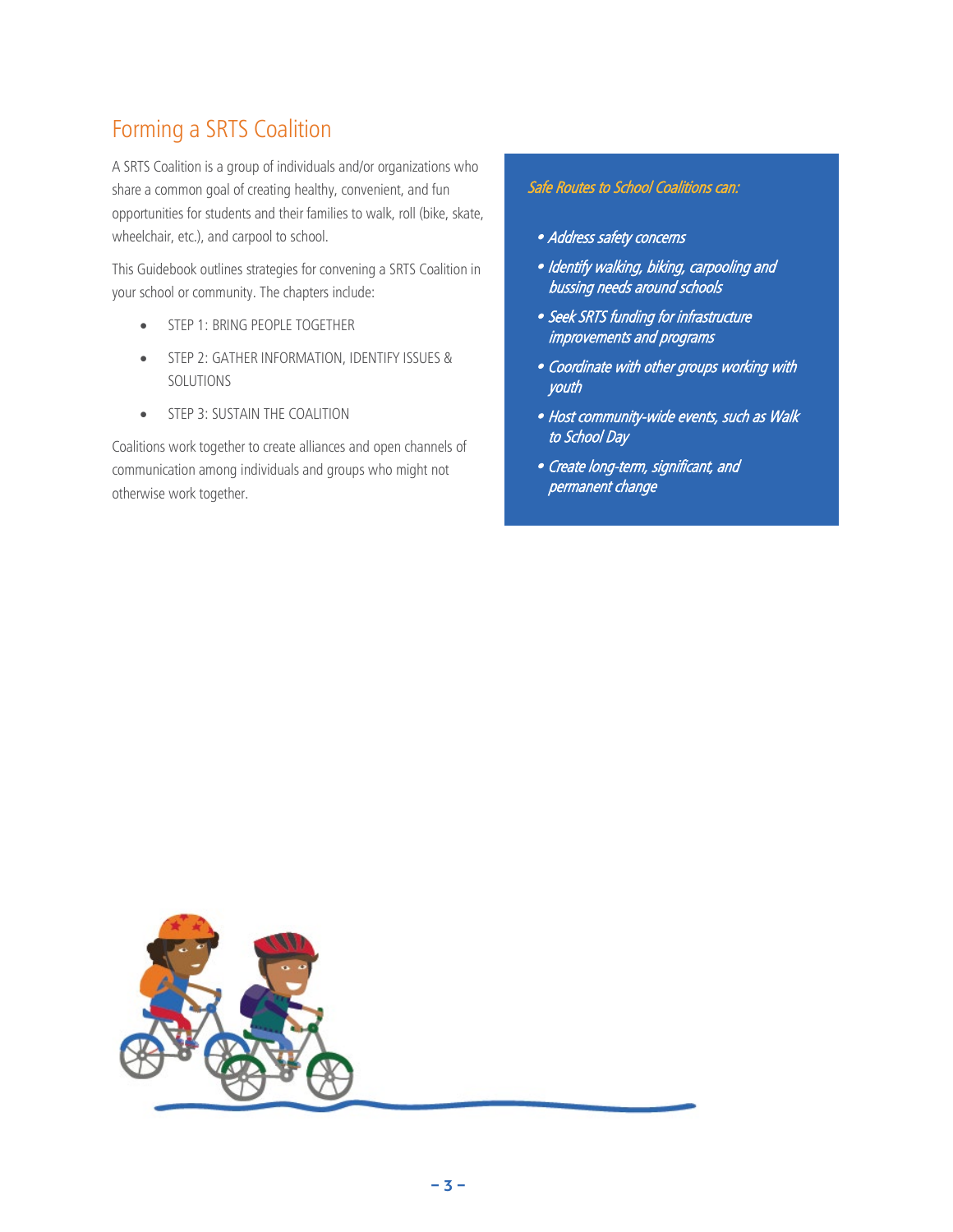# <span id="page-6-0"></span>**STEP 1: BRING PEOPLE TOGETHER**

Begin by gathering team members who can help plan events at your school, and people who can enact programs and policies.

### <span id="page-6-1"></span>Identify Potential Coalition Members

[Table 1. SRTS Coalition Roster](#page-7-0) lists representatives you should reach out to when forming your Coalition. Also think about who else should be involved in planning, administration, outreach, and implementation. Make sure to involve people reflecting your community, including people with disabilities and from racial, religious, or ethnic groups.

- 1. Enlist a few core partners. Get buy-in from school administrators and districts up front, because they can secure meeting spaces, encourage others to participate, and support your efforts.
- 2. Develop an invitation list using [Table 1. SRTS Coalition Roster](#page-7-0) and your knowledge about people in your community.
- 3. Contact everyone i[n Table 1. SRTS Coalition Roster](#page-7-0) that you already know.
- 4. Ask the people you know to contact other people in agencies and institutions, and to suggest additional people to invite. Ask people to attend the initial meeting to learn about the effort and discuss their potential role and level of commitment.

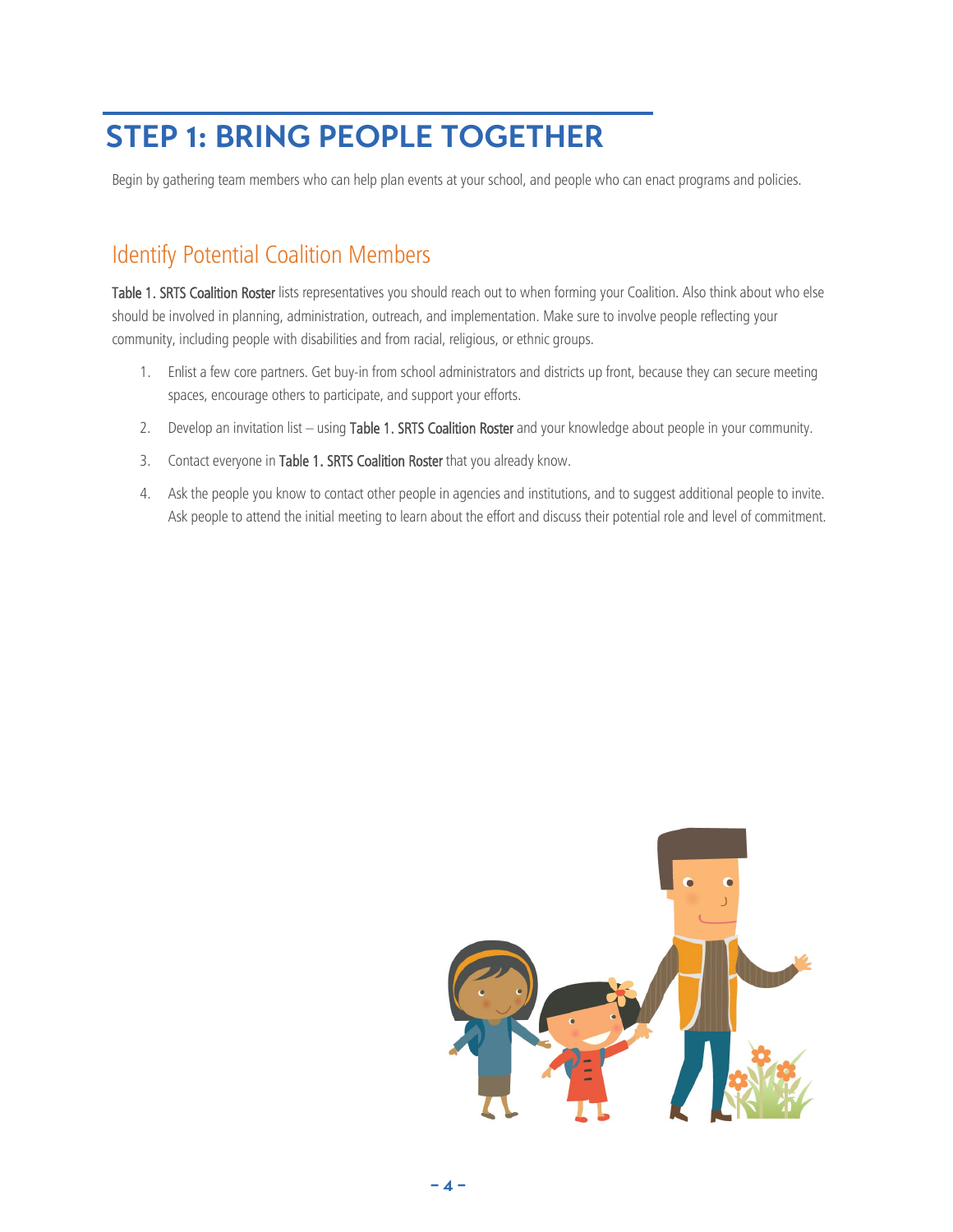<span id="page-7-0"></span>

| apic <i>11 Jihar Countien Hoster</i>           |      |                       | Attending First | Joining    |
|------------------------------------------------|------|-----------------------|-----------------|------------|
|                                                | Name | Contact (phone/email) | Meeting?        | Coalition? |
| Principal or Other<br>Administrators:          |      |                       |                 |            |
| School PTA Leader(s):                          |      |                       |                 |            |
| Parent/Family Member(s):                       |      |                       |                 |            |
| PE or Health Teacher/ Wellness<br>Coordinator: |      |                       |                 |            |
| School District<br>Representative(s):          |      |                       |                 |            |
| Local Government<br>Representative(s):         |      |                       |                 |            |
| Health Representative(s):                      |      |                       |                 |            |
| Others:                                        |      |                       |                 |            |
|                                                |      |                       |                 |            |

#### Table 1. SRTS Coalition Roster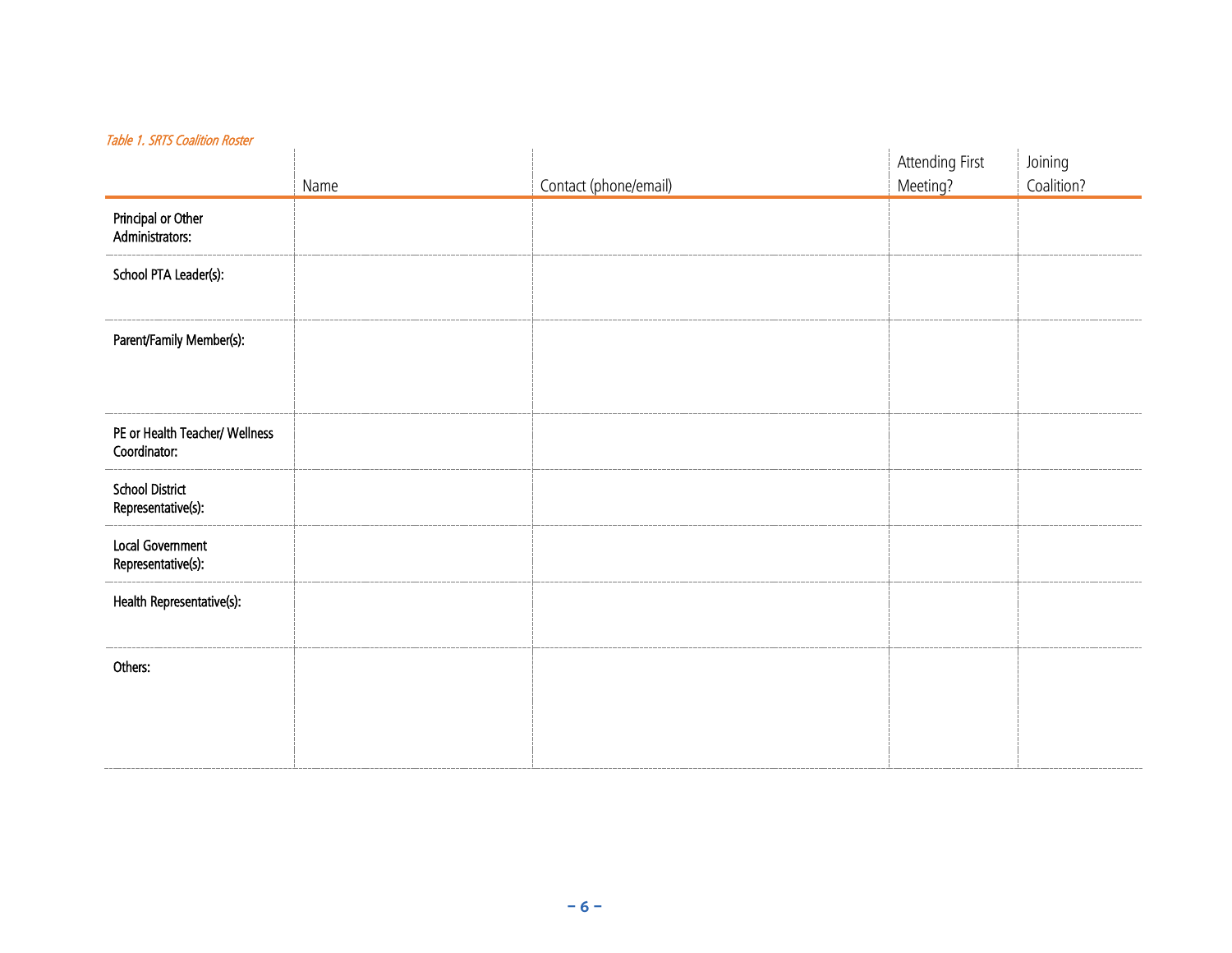# <span id="page-8-0"></span>How to Involve Specific Groups

People are more likely to get involved if they feel like participation benefits their goals and will be time well-spent. Consider how involvement in the SRTS Coalition benefits each participant and try to make it relevant for everyone.

| Parents, families,<br>and PTAs/PTOs | SRTS activities should address families' concerns about transportation safety while feeling fun and<br>being easy to get involved in. Parents and extended family members are ideal volunteers to spread the<br>word about meetings and events, to set up a meet-and-greet table during drop-off or pickup to share<br>resources, and to identify walking, biking, carpooling and bussing facility needs.<br>Families benefit from SRTS through reduced traffic congestion near schools, healthier children, and<br>more opportunities for physical activity and socializing.                                                                               |
|-------------------------------------|-------------------------------------------------------------------------------------------------------------------------------------------------------------------------------------------------------------------------------------------------------------------------------------------------------------------------------------------------------------------------------------------------------------------------------------------------------------------------------------------------------------------------------------------------------------------------------------------------------------------------------------------------------------|
| School district staff               | The district can support multi-school events, providing staffing, meeting space, and printing. The<br>district can integrate walking and biking safety curricula, and the impact of reducing vehicle trips by<br>carpooling and bussing, into regular lessons. Staff should eliminate policies that deter SRTS efforts and<br>establish supportive policies.<br>School districts benefit from SRTS through academic improvements from healthier students.                                                                                                                                                                                                   |
| Principal's Office                  | Support from the principal or assistant principal can create momentum, investment, and a can-do<br>attitude for SRTS. Key roles include sending official communications to families, strategizing about<br>appropriate activities and events for the school, providing insight into hurdles and how to overcome<br>them, and taking actions to improve traffic flow and increase safety during arrival and dismissal time.<br>Principals benefit from SRTS through the opportunity to address safety concerns, better engagement<br>with families, and healthy and focused students.                                                                        |
| City or local<br>jurisdiction staff | Local jurisdictions can help find funding for SRTS personnel, coordinate citywide activities and events,<br>pass supportive policies, and prioritize SRTS issues. The jurisdiction should take the lead on identifying<br>engineering needs and solutions around your school. Identify a point of contact at the City Planning or<br>Public Works Departments you can work with consistently.<br>Local jurisdictions benefit from SRTS through reduced congestion and carbon emissions at rush hour,<br>and SRTS infrastructure funding, improvements, and programs that make streets safer for students and<br>other residents.                            |
| Law enforcement                     | Police can provide enforcement around schools and contribute to education efforts. At a minimum, the<br>Coalition should bring relevant concerns to their attention and suggest appropriate ways for police<br>representatives to be involved in SRTS efforts. The action plan should only include specific police action<br>after identifying activities which the police support.<br>Law enforcement benefit from SRTS through increased traffic safety through changing behaviors.<br>There are more opportunities to educate students about traffic and transportation safety and build<br>positive relationships with the students and SRTS community. |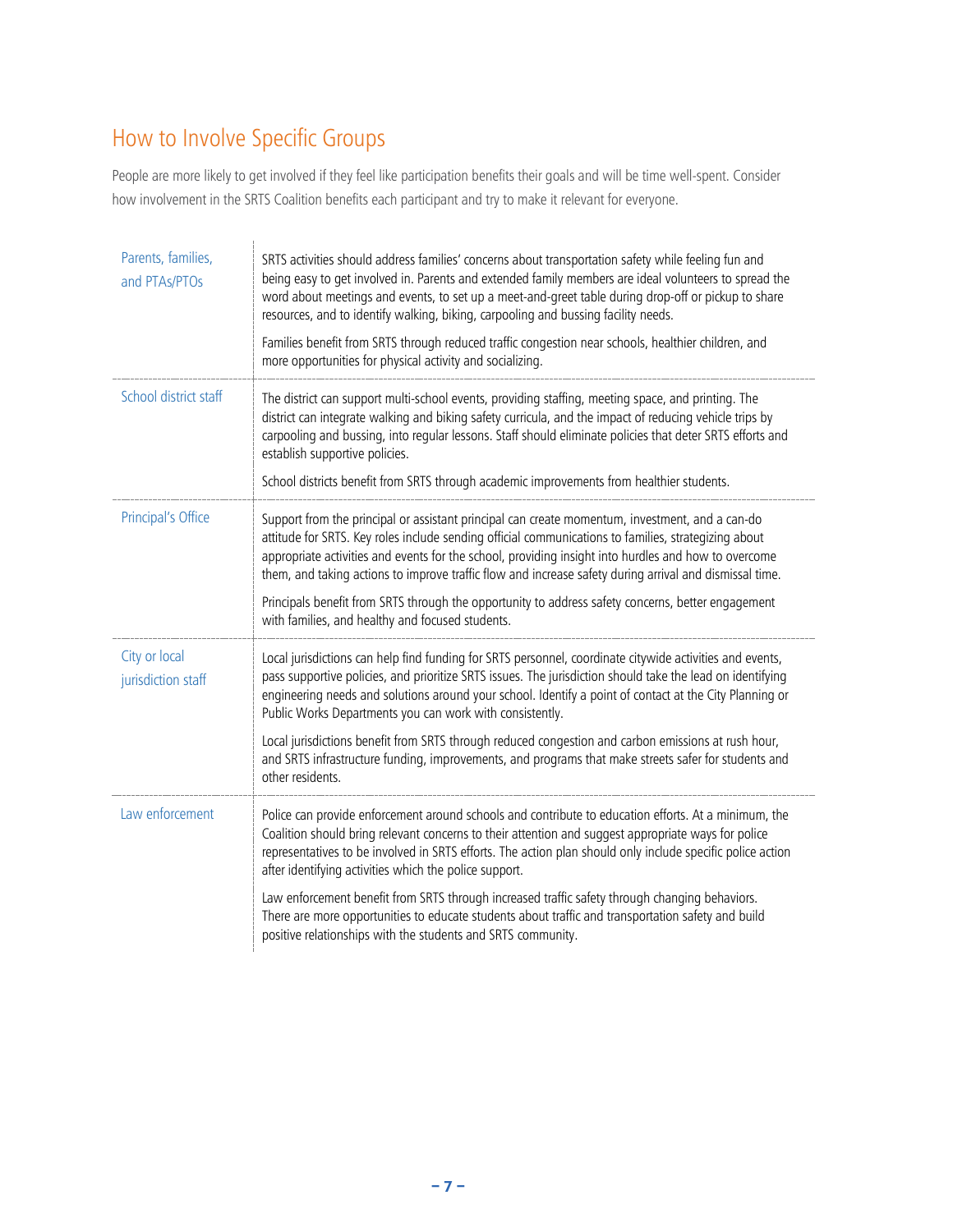# <span id="page-9-0"></span>Hold a Kick-off Meeting

The kick-off meeting will get everyone on the same page and determine how Coalition members will work together. First convene your closest partners to set an agenda and establish a tone for an engaging meeting that will start the Coalition off right.

### <span id="page-9-1"></span>KICK-OFF MEETING LOGISTICS

Us[e Table 2. Kick off-Meeting Logistics Worksheet](#page-9-2) to plan your first meeting. You will likely need two hours (not including set up and cleanup time). Send out an agenda two to four weeks in advance for maximum attendance.

| Logistics                                       | Person Responsible | Your Plan |
|-------------------------------------------------|--------------------|-----------|
| When (date, time):                              |                    |           |
|                                                 |                    |           |
|                                                 |                    |           |
| Location:                                       |                    |           |
|                                                 |                    |           |
|                                                 |                    |           |
|                                                 |                    |           |
| Materials Needed (handouts,<br>projector, etc.) |                    |           |
|                                                 |                    |           |
|                                                 |                    |           |
|                                                 |                    |           |
|                                                 |                    |           |
|                                                 |                    |           |
| Food/Refreshments:                              |                    |           |
|                                                 |                    |           |
|                                                 |                    |           |
| Meeting Facilitator:                            |                    |           |
|                                                 |                    |           |
|                                                 |                    |           |
| Note Taker:                                     |                    |           |
|                                                 |                    |           |
|                                                 |                    |           |

### <span id="page-9-2"></span>Table 2. Kick off-Meeting Logistics Worksheet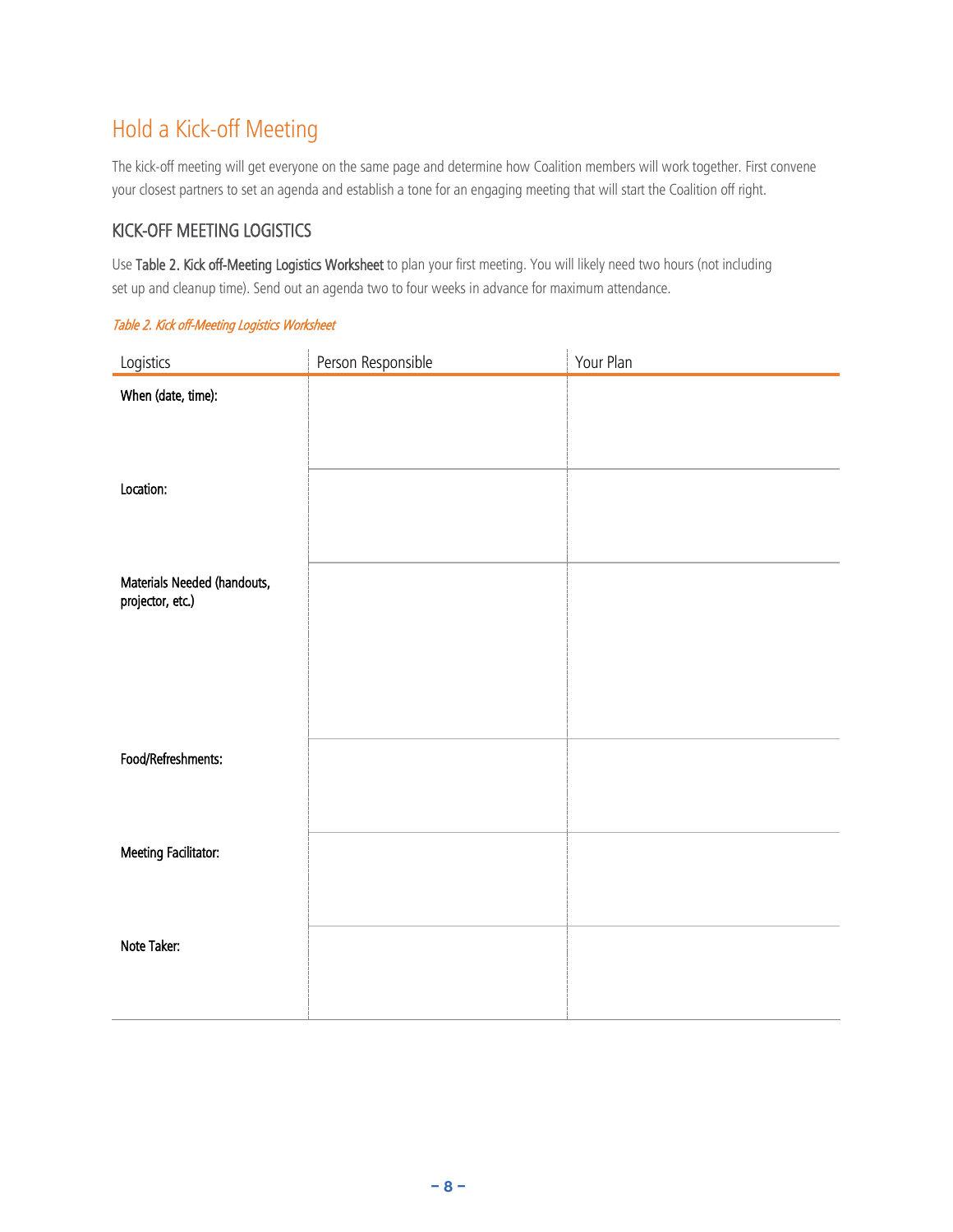### <span id="page-10-0"></span>KICK-OFF MEETING AGENDA

The content or agenda of the kick-off will depend on your community, but should include the following elements.

| <b>Introductions</b>           | Everyone gives a brief statement of who they are, their organization, if any, and their interest in SRTS.                                                                                                                                                                                            |
|--------------------------------|------------------------------------------------------------------------------------------------------------------------------------------------------------------------------------------------------------------------------------------------------------------------------------------------------|
| Introduction to<br><b>SRTS</b> | Background presentation about SRTS programs, including issues and strategies for the Six "E's". The King County<br>Metro SRTS Six E's Toolkit provides information about activities and events to support active and shared<br>transportation modes to school, and to promote transportation safety. |
| <b>SRTS Coalition</b><br>Goals | Each participant can share a goal for what the Coalition could accomplish. Focus on a specific activity, such as:<br>starting a walking school bus, developing an action plan, educating families about SRTS, etc.                                                                                   |
| <b>SWOT Analysis</b>           | Conduct an analysis of Strengths, Weaknesses, Opportunities and Threats (SWOT) to understand and<br>agree on Strengths and Weaknesses and to identify available Opportunities and Threats your team faces<br>in advancing Safe Routes to School. See<br>Table 3. SWOT Analysis Worksheet.            |
| Values and<br>Vision           | Agree on shared values for the direction of the Coalition. This is the first step toward the vision and action items that<br>will quide the Coalition's work. You can also introduce the idea of the Action Plan, to be developed at subsequent<br>meetings.                                         |
| Next Steps &<br>Wrap-Up        | Summarize the tasks to be done before the next meeting and agree on who will do them. Schedule the next<br>meeting.                                                                                                                                                                                  |

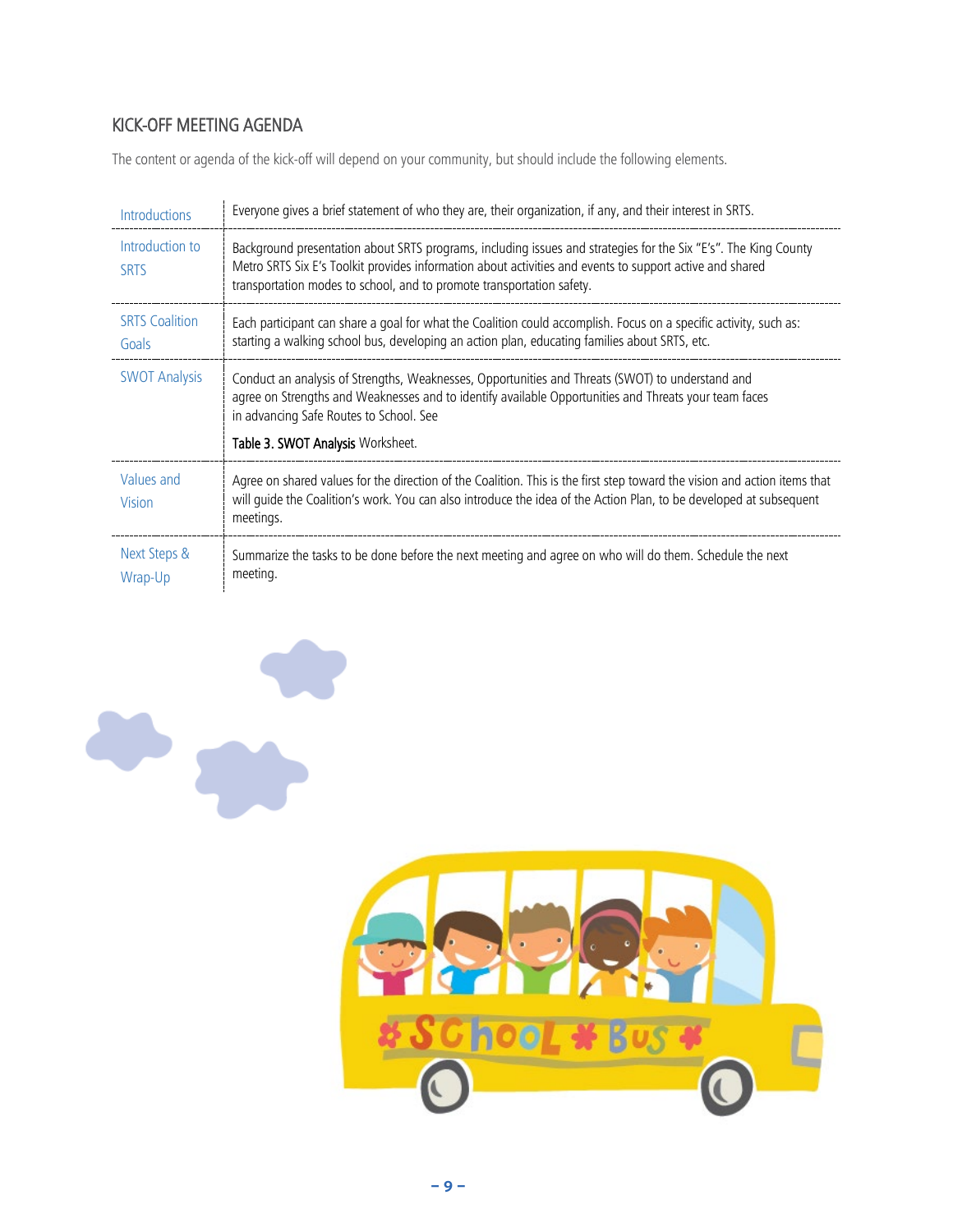### <span id="page-11-0"></span>Create a SWOT Analysis

A SWOT Analysis is a tool that helps a group assess their situation by thinking through the Strengths, Weaknesses, Opportunities, and Threats. Through this analysis, the Coalition should agree on the needed changes that may be easy to achieve, changes that will require longer-term thinking, and potential stumbling blocks. You can complete a SWOT analysis using [Table 3](#page-12-1) on the following page during the kick-off meeting to see where you are and where you can go with your work.

<span id="page-11-1"></span>

| <b>Strengths</b> | These are internal characteristics and resources of the Coalition that will help it achieve successful<br>outcome(s) or reach goals. This section can answer the following questions:<br>What does or will the Coalition do better than others?<br>What makes the Coalition unique?<br>What resources can the Coalition draw upon that others can't? |
|------------------|------------------------------------------------------------------------------------------------------------------------------------------------------------------------------------------------------------------------------------------------------------------------------------------------------------------------------------------------------|
|                  | What do or will others in your community see as strengths of the Coalition?                                                                                                                                                                                                                                                                          |
| Weaknesses       | These are internal characteristics of the Coalition that might hinder successful outcome(s) or the Coalition's ability to<br>reach goals. This section can answer the following questions:<br>On what can the Coalition improve?                                                                                                                     |
|                  | What should the Coalition avoid?                                                                                                                                                                                                                                                                                                                     |
|                  | What are things others might see as weaknesses of the Coalition?                                                                                                                                                                                                                                                                                     |
| Opportunities    | These are external factors, such as political, economic, socio-cultural or technological factors, that might<br>influence or contribute to successful outcome(s). This section can answer the following questions:<br>What is the need for the Coalition?                                                                                            |
|                  | What are anticipated changes in government policy, street infrastructure, school siting, etc. that could<br>support the Coalition's work?                                                                                                                                                                                                            |
|                  | What are funding opportunities available the Coalition could pursue?                                                                                                                                                                                                                                                                                 |
| <b>Threats</b>   | These are external factors, such as political, economic, socio-cultural or technological factors, that might prevent<br>successful outcome(s). This section can answer the following questions:<br>What are the challenges this Coalition could face?                                                                                                |
|                  | What are anticipated changes in government policy, street infrastructure, school siting, etc. that could<br>hinder the Coalition's work?                                                                                                                                                                                                             |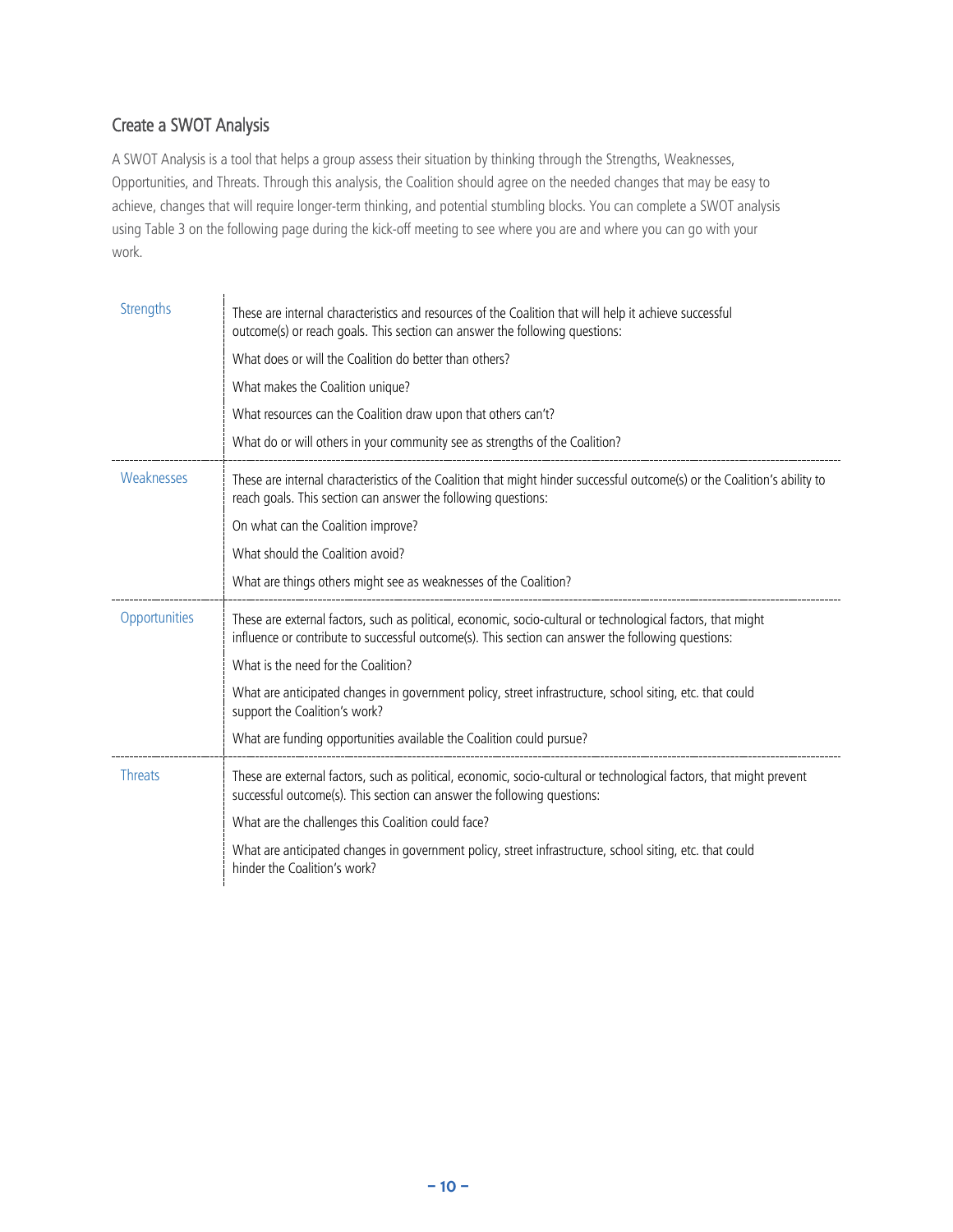#### <span id="page-12-1"></span>Table 3. SWOT Analysis Worksheet

|                                                             | <b>HELPFUL</b>             | HARMFUL                    |
|-------------------------------------------------------------|----------------------------|----------------------------|
|                                                             | To achieving the objective | To achieving the objective |
|                                                             | Strengths                  | Weaknesses                 |
| <b>INTERNAL ORIGIN</b>                                      |                            |                            |
| Attributes of the<br>organization                           |                            |                            |
|                                                             | Opportunities              | Threats                    |
| <b>EXTERNAL ORIGIN</b><br>Attributes of the<br>organization |                            |                            |

### <span id="page-12-0"></span>Kick-off Follow Up

Identify someone to follow up and make sure the good work can continue:

- Distribute meeting minutes and reminders about the next meeting.
- Invite potential new members to the next meeting.
- Offer help to people working on tasks, attend committee or task force meetings, involve others with relevant skills or knowledge, and make sure tasks are accomplished.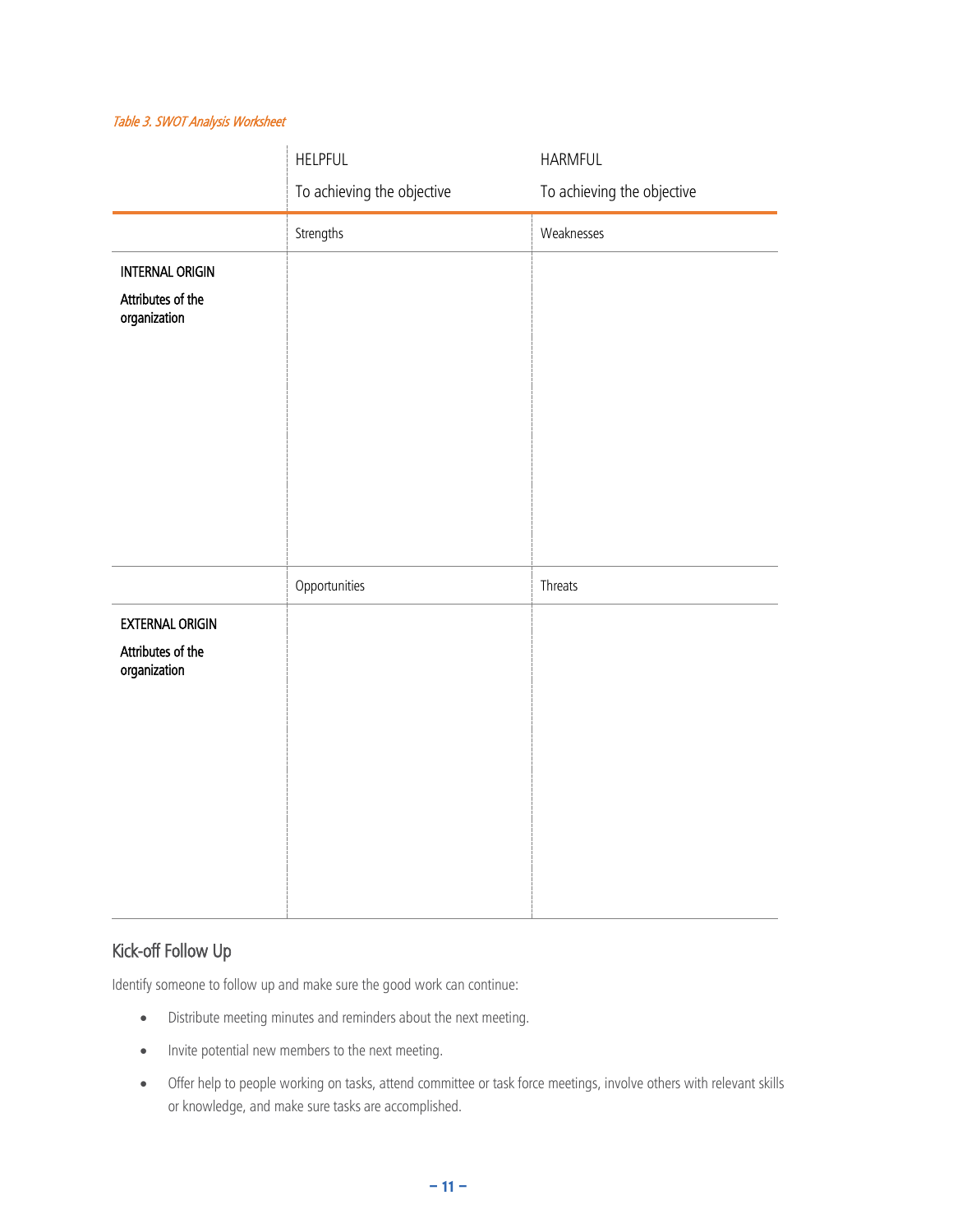# <span id="page-13-0"></span>**STEP 2: GATHER INFORMATION, IDENTIFY ISSUES & SOLUTIONS**

Next you need to gather and assess information to document and prioritize what needs to change. You can then identify activities and efforts to pursue as you begin work on your action plan.

### <span id="page-13-1"></span>Collect Existing Conditions Data

Your Coalition will need to collect information to understand the existing conditions for walking, biking, carpooling and bussing, and your school's context for implementing SRTS activities and facility improvements. Documenting your concerns will help you make the case for change to policy makers and other influencers.

### <span id="page-13-2"></span>Data Collection Methods

| <b>Mapping Travel</b><br><b>Distance</b>    | You may be able to get data about where students live to identify how many students are within<br>walking and biking distance, or have parents mark-up a map of the school area themselves. This<br>helps determine whether the Coalition should focus on walking-and-biking only issues, or if people<br>live further away and you should focus on carpooling and bussing to reduce vehicle trips. You can<br>also use these route maps to locate potential routes for people to gather and walk, bike, carpool or<br>bus together to school. |
|---------------------------------------------|------------------------------------------------------------------------------------------------------------------------------------------------------------------------------------------------------------------------------------------------------------------------------------------------------------------------------------------------------------------------------------------------------------------------------------------------------------------------------------------------------------------------------------------------|
| Community &<br><b>School Staff</b><br>Input | Solicit input from the school community about student attitudes, unsafe behaviors, and other<br>concerns. You can present and have a discussion at a school staff or PTA/PTO meeting. These<br>meetings are good times to find volunteers to host events, lead SchoolPools, or integrate a<br>curriculum into the classroom.                                                                                                                                                                                                                   |
| <b>Traffic Counts</b>                       | Choose a good weather day in the middle of the week to do a baseline traffic count. Station a<br>volunteer or two at each school entrance and count every bicyclist, pedestrian, and vehicle entering<br>the school zone. Perform a follow-up count to determine if your programs are reducing traffic in the<br>school area.                                                                                                                                                                                                                  |
| <b>Parent Surveys</b>                       | This survey asks about parents' perceptions of walking, biking, carpooling or bussing to school and<br>what improvements might change their transportation decisions. Use the results to focus education<br>and outreach activities, as well as messaging, on parents' concerns. You can learn how to<br>administer the survey and create reports here:<br>http://saferoutesdata.org/downloads/Parent_Survey_English.pdf                                                                                                                       |
| <b>Student Travel</b><br><b>Tallies</b>     | Use this form to record how children arrive and depart from school for two days during one week.<br>This data can be used to track the success of your SRTS program over time. You can tabulate your<br>results and create a summary report. Download the form at<br>http://saferoutesdata.org/downloads/SRTS_Two_Day_Tally.pdf.                                                                                                                                                                                                               |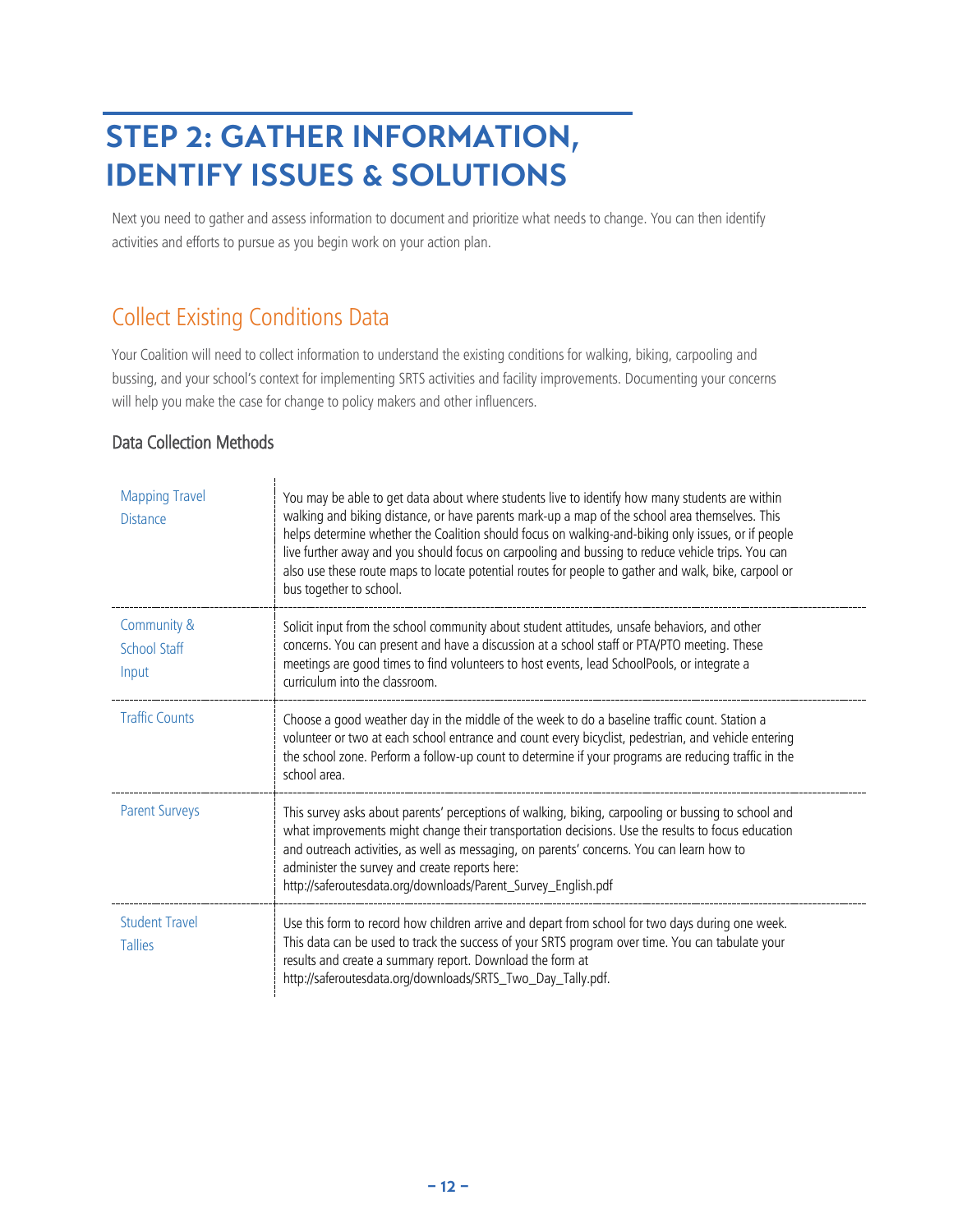At an early Coalition meeting (potentially the kick-off), discuss how the Coalition will collect information to guide your decisions. You can use a variety of data collection strategies, depending on your community, your time, and available resources. Even doing one or two of these is a great start!

| Planning<br><b>Documents</b>                   | Read your most recent Bicycle and Pedestrian Master Plan, ADA Transition Plan, and the Circulation<br>Element or Transportation Chapter of your city's general plan. These documents typically detail your<br>area's history, challenges, vision, transportation network, and plans for the future. Align your<br>program with the recommendations to attract members, political support, and funding.                                                                                                                                                                                                                                                             |
|------------------------------------------------|--------------------------------------------------------------------------------------------------------------------------------------------------------------------------------------------------------------------------------------------------------------------------------------------------------------------------------------------------------------------------------------------------------------------------------------------------------------------------------------------------------------------------------------------------------------------------------------------------------------------------------------------------------------------|
| Traffic Collision &<br><b>Crime Statistics</b> | Collision, injury and crime data can build support to make a case for funding for your efforts. You<br>can obtain collision data from the Washington State Department of Transportation. You can get<br>crime data from your local and/or state police department.                                                                                                                                                                                                                                                                                                                                                                                                 |
| Walk Audit/<br>Assessment                      | These on-the-ground assessments of the school area give insight into the walkability, bikeability and<br>congestion of a neighborhood. Convene staff people from the school, district, and local jurisdiction,<br>as well as parents and community members, to observe drop-off or pick-up behaviors and<br>circulation. Planners or engineers can record audit results in an improvement plan that identifies<br>problem areas and recommends possible infrastructure solutions.                                                                                                                                                                                  |
| <b>Policy Scan</b>                             | School or school district policies can either hinder walking, biking, carpooling and/or bussing to<br>school, or be supportive. Ask your principal if the school has any policy relating to walking or biking,<br>remote drop-off sites for parents, or any other transportation-related quidelines. At the city level,<br>Complete Streets policies, Vision Zero policies, and SRTS Resolutions may demonstrate your city's<br>commitment to making streets safer and more comfortable for children and adults on foot or on<br>bicycle. Conduct a policy scan to identify existing policies and set out recommendations for policy<br>improvements and adoption. |

### <span id="page-14-0"></span>Share the Data

Present the data you have gathered at a Coalition meeting and discuss ideas for next steps. The list of ideas may be overwhelming at this stage, but later steps will help you prioritize and manage your strategies with the help of additional experts. You can begin by organizing your list in order of priority.

- Are some issues more critical to address than others?
- Are there "quick wins" that the group can identify that would help to generate additional enthusiasm early in the program?

The best solutions will probably use a combination of education, encouragement, enforcement, and engineering strategies. It is often necessary to begin advocating to get a longer-term engineering solution while also beginning a walking school bus or holding a bicycle rodeo.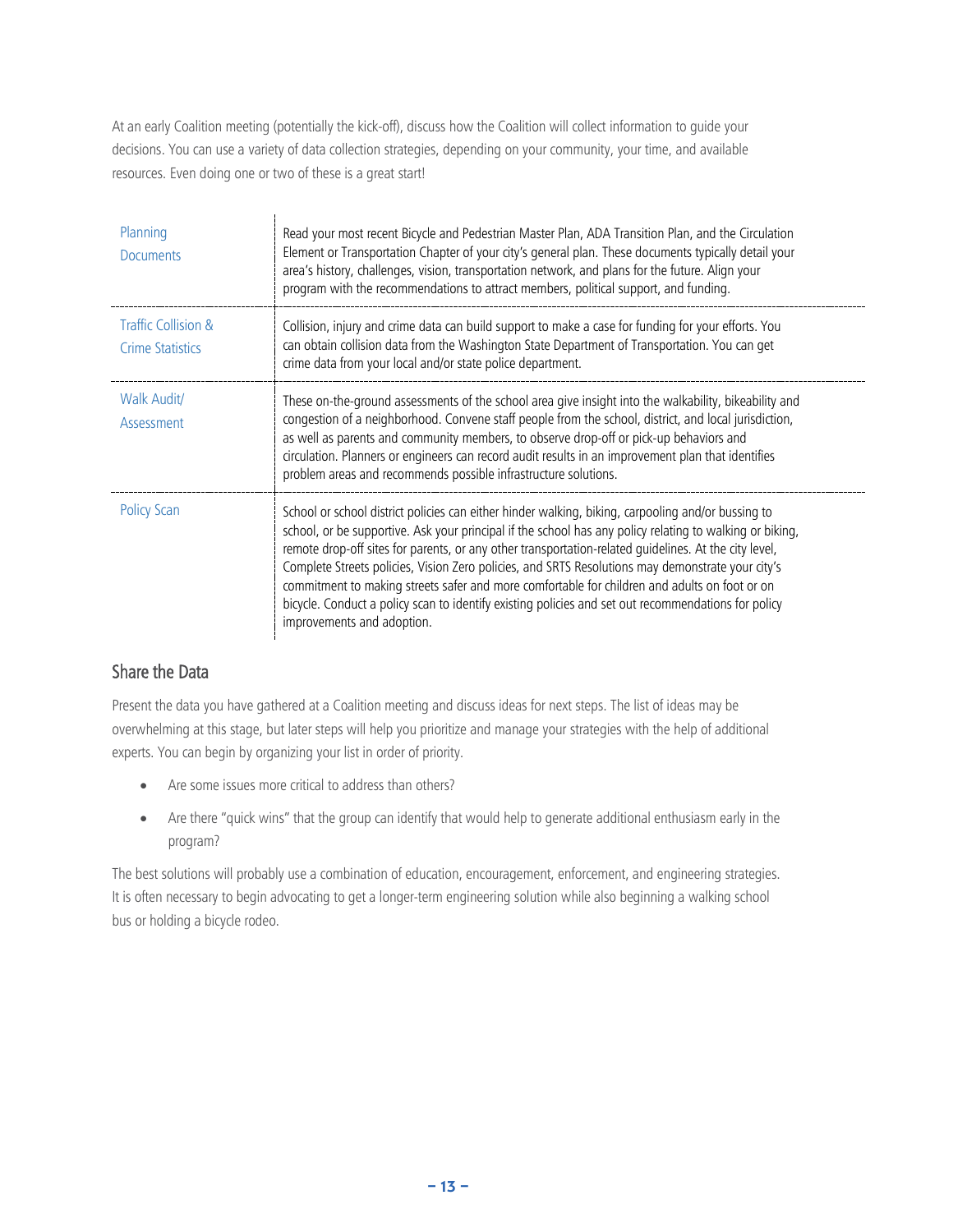### <span id="page-15-0"></span>MAKE AN ACTION PLAN

#### Developing a clear action plan will enable your Coalition to achieve SRTS-specific goals and grow over time.

The SRTS action plan is like a blueprint for change for your school. The action plan does not need to be long but should include goals for each of the Six "E's;" specific activities for the encouragement, education, enforcement, and engineering approaches; a timeline for planning and implementation for these activities; an equity assessment that considers how the strategies will overcome obstacles specific to certain student demographic groups and an explanation of how the program will be evaluated. Implementing activities early helps the group feel successful and can build momentum and support for long-term activities.

### <span id="page-15-1"></span>VISION (THE DREAM)

Your vision communicates your ideal conditions for the school and community in a one-phrase statement. A vision statement clarifies the Coalition's beliefs and governing principles to the community, Coalition members, and volunteers.

Here are two examples of vision statements:

"We envision a city of safe and active school communities, where walking and biking are seen as safe, convenient and fun." (Seattle Safe Routes to School Action Plan)

• "The Akron Safe Routes to School program, working

### King County Metro's Vision Statement

The King County Metro Safe Routes to School program, working in partnership with cities and schools in King County, envisions a county where students and families choose walking, biking, carpooling and bussing as safe, fun, healthy, and convenient transportation modes to and from school and beyond.

with Akron Public Schools, strives to establish a world-class, student-focused community-based learning system and to create a community that supports and enhances safe walking and biking to school by focusing on equity through engineering, enforcement, evaluation, education and encouragement." (Akron Public Schools District-Wide Travel Plan)

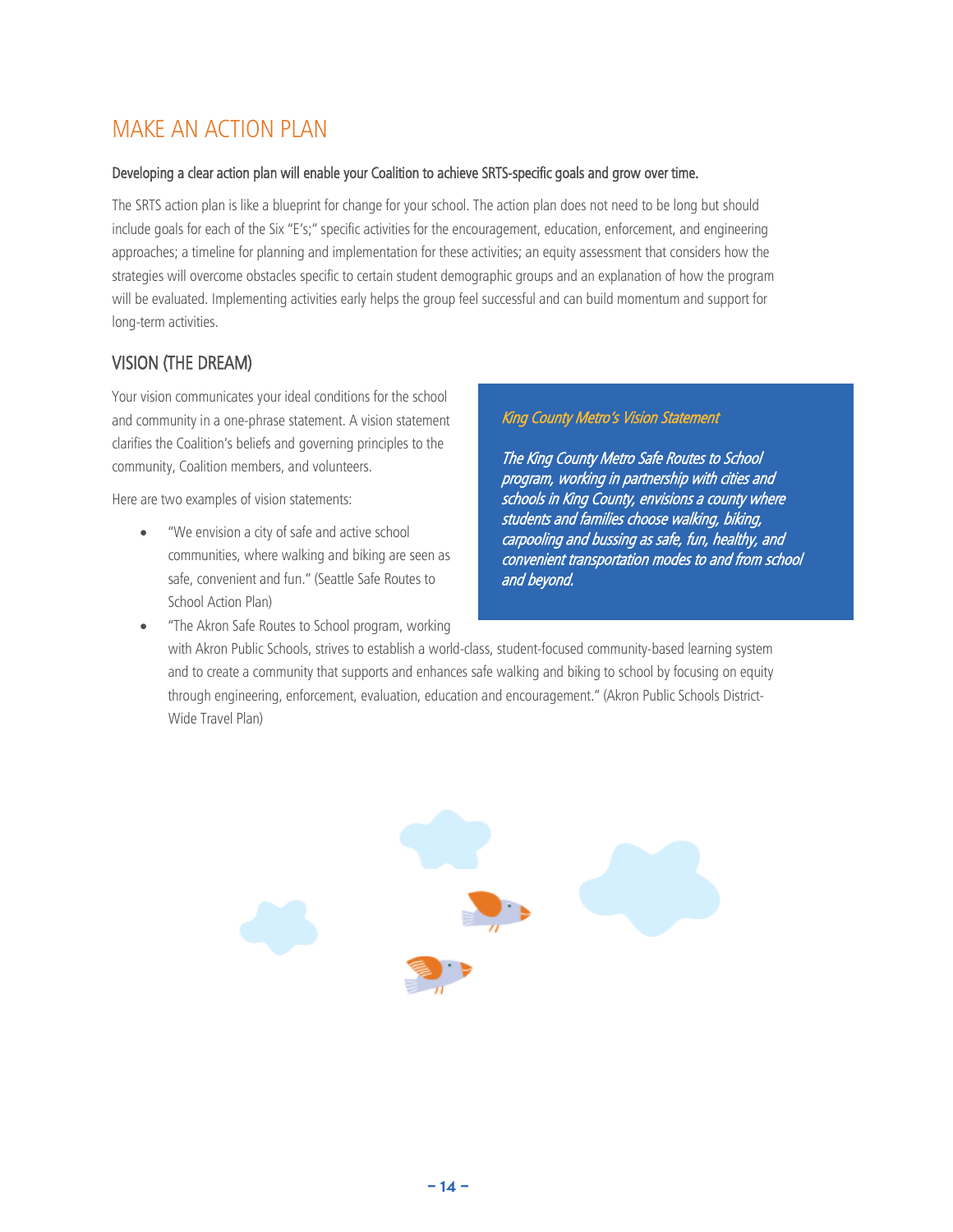### <span id="page-16-0"></span>GOALS (HOW MUCH OF WHAT WILL BE ACCOMPLISHED BY WHEN)

The next step is to develop clear, defined, and measurable goals for achieving your vision. The King County Metro Safe Routes to School Six E's Toolkit lists common SRTS activities. Each goal should include the following information:

- What actions or changes will occur?
- Who will carry out these changes?
- By when will they take place and for how long?
- What resources (money and staff) are needed to carry out these changes?
- Communication (who should know what?)

### Example goals:

• Hold two yearly SRTS school-wide education events by 2022.

• Increase the number of students who walk, bike, bus and carpool to school each year by 10%.

Remember that an action plan is a work in progress. As your team grows, you will want to revise your action plan to fit your community's changing needs.

You may implement many low- and mid-cost solutions in a relatively short time. A few targeted projects can often have large-scale community impacts. Examples of "quick win" projects include the following:

- Training adult crossing guards
- Implementing a Walking School Bus or a Bike Train
- Hosting Walk and Roll to School Day, highlighting walking, biking, bussing and/or carpooling
- Hosting a school-wide assembly to showcase walking, biking, bussing and/or carpooling to school
- Leading small group walk audits
- Submitting success stories to local media
- Reinforcing your messages in a newsletter or on a social media page, tagging other organizations
- Providing (and fitting!) bicycle helmets for students
- Purchasing and installing bike racks
- Purchasing and installing a bicycle maintenance station equipped with tools and tire inflation pump
- Attending and tabling at already-scheduled school events and activities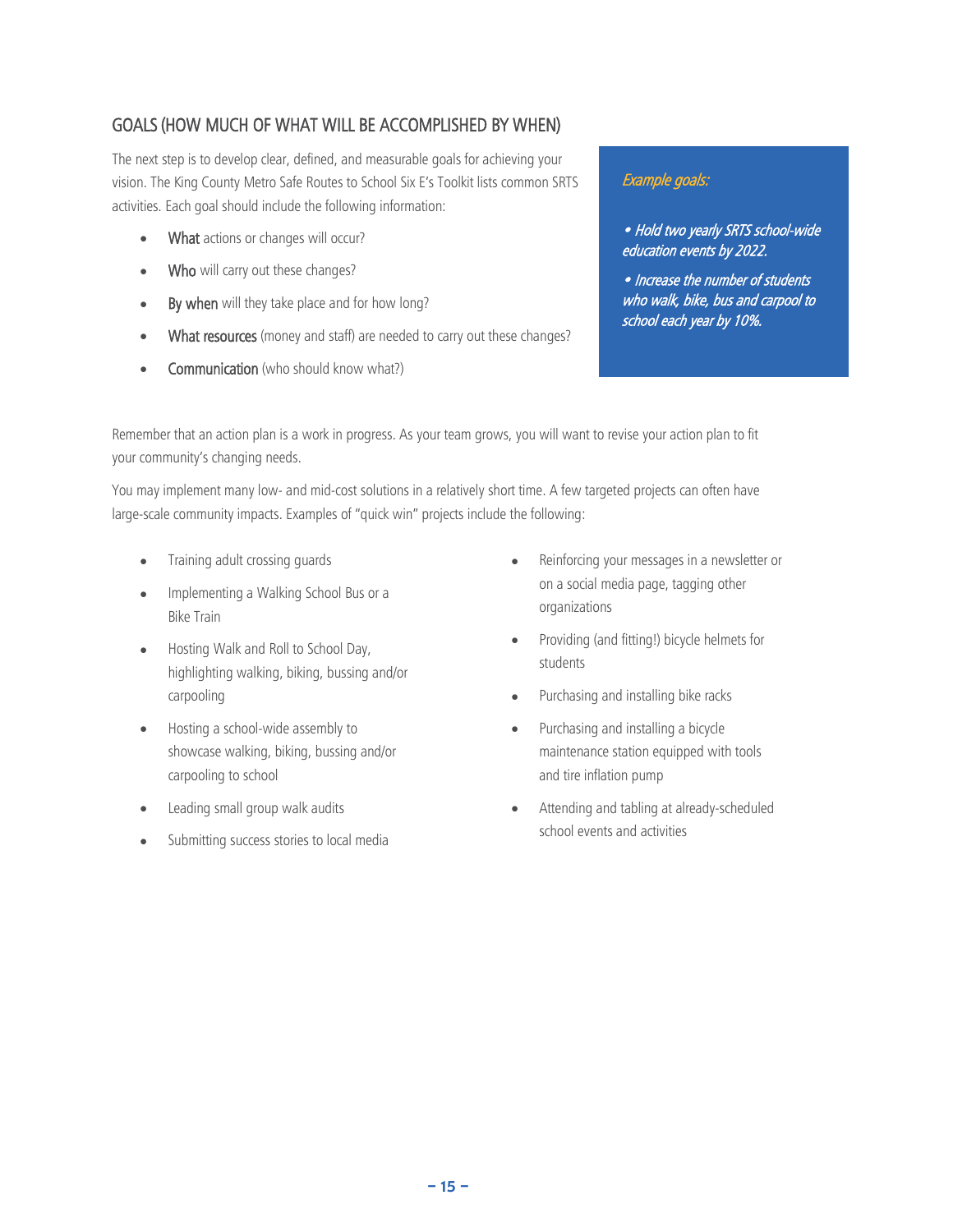#### Table 4. Goal Setting Worksheet

| Goal                                                                         | Timeline     | Support/Resources Needed                                                                                                                                                  | Person Responsible                                                  |
|------------------------------------------------------------------------------|--------------|---------------------------------------------------------------------------------------------------------------------------------------------------------------------------|---------------------------------------------------------------------|
| Example: Hold a<br>bike rodeo with at<br>least 10 families<br>participating. | By June 2019 | Location (blacktop)<br>1-2 certified trainers<br>3-5 volunteers<br>Equipment: chalk, STOP sign<br>Outreach materials: flier,<br>announcements<br>Student permission slips | School district<br>PE teacher/health<br>teacher<br>SRTS coordinator |
|                                                                              |              |                                                                                                                                                                           |                                                                     |
|                                                                              |              |                                                                                                                                                                           |                                                                     |
|                                                                              |              |                                                                                                                                                                           |                                                                     |
|                                                                              |              |                                                                                                                                                                           |                                                                     |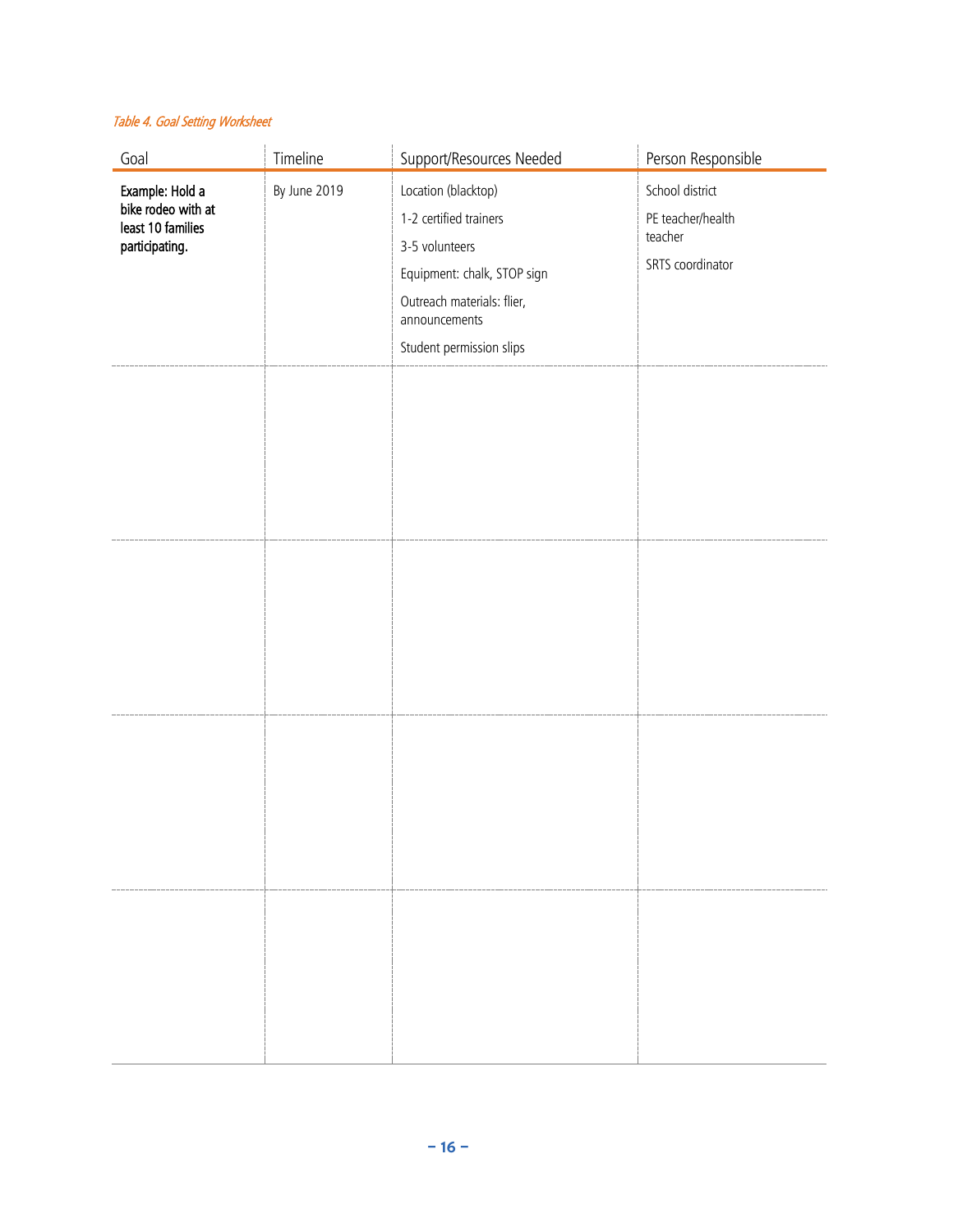## <span id="page-18-0"></span>Act on the Plan

Your next step is to assign tasks to accomplish your goals. At Coalition meetings you can coordinate among members and divvy up actions and responsibilities.

Implement your action plan through the following steps:

- Get volunteer help with specific tasks by a specific time
- Check in with volunteers by phone, email, or text, asking how they are doing with their tasks or if they need assistance
- Distribute the action plan in writing to all members, with names attached to specific tasks
- Ask members to report accomplished tasks at regular Coalition meetings
- Celebrate task completion!

.........

• Share your victories with neighbors, businesses, the local media, and social media

Early success is important in building credibility. You can use a small project such as an education or encouragement activity to score a quick win and build momentum for more challenging tasks. Remember that expensive infrastructure changes will take time and lots of support and funding, but treat small victories as stepping-stones to achieve bigger goals.

At the end of your first year, you may want to develop a report card that you can share with elected officials, PTA, school districts, and other audiences.

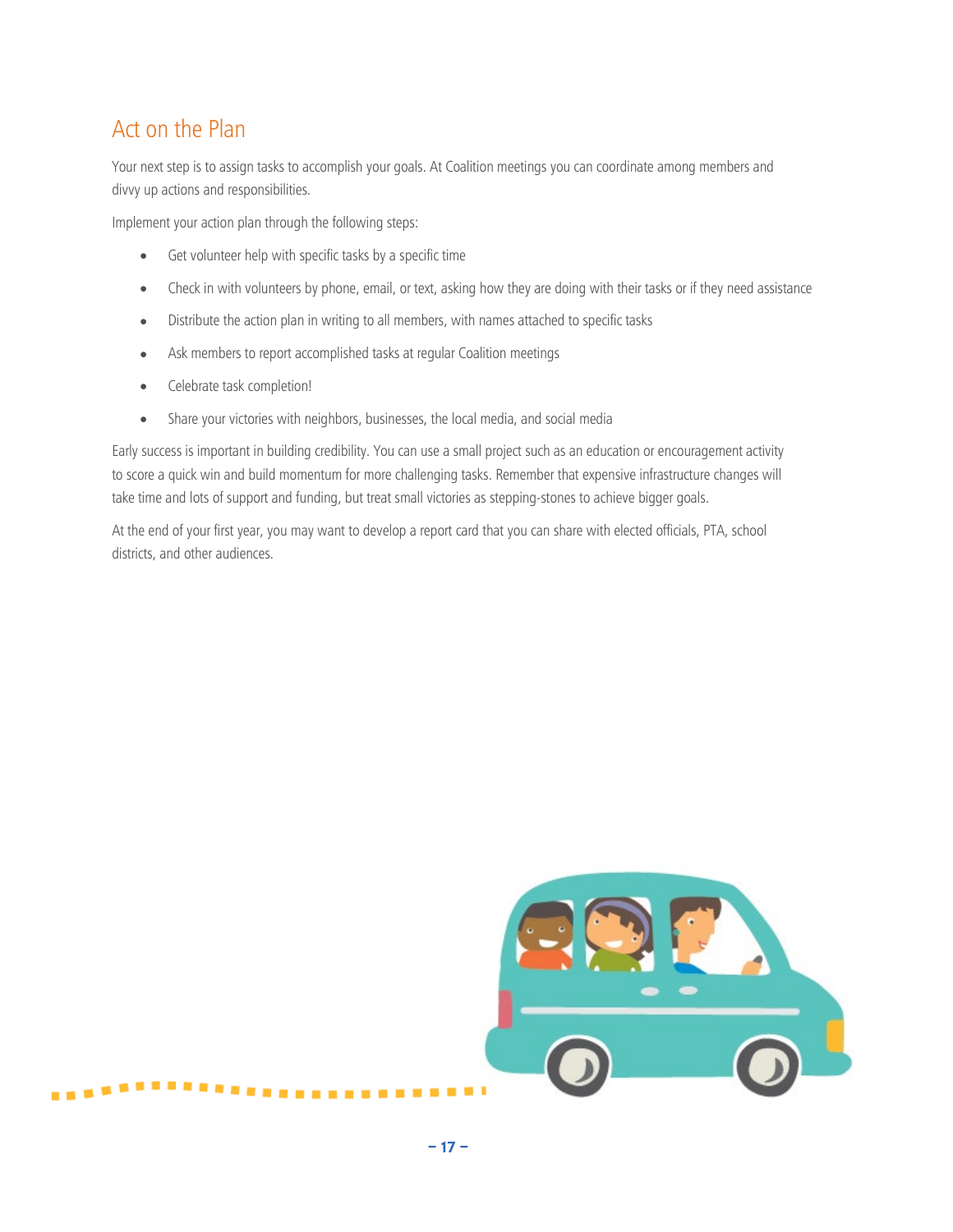# <span id="page-19-0"></span>**STEP 3: SUSTAIN THE COALITION**

Starting a Coalition requires planning, commitment, relationships, timing, and persistence. When a Coalition functions well and becomes stable, members continue striding toward goals.

### <span id="page-19-1"></span>Sustain

After the Coalition is established, you can maintain momentum, speed it up, or slow it down. You can also maintain or change the direction of the Coalition as members see fit.

Your action plan can remain a working document. You may try, test, and revise it as needed. Add and subtract plan elements based on member and community feedback.

In the meantime, keep several questions in mind for yourself and other Coalition members. You can address these informally (ask yourself, chat with friends, and contact others), and formally through surveys and other evaluation methods. This will help you evaluate later.

- Are we doing what we said we would do?
- Is what we are doing working?
- Are our actions advancing our vision?
- What might work better?

### <span id="page-19-2"></span>Fund the Plan

Be creative in thinking of how to accomplish your funding goals. Capital projects such as sidewalk construction or street and signal improvements can be expensive, but still lower cost than larger projects like adding new sidewalks or bike paths.

For small activities or low-cost engineering audits or improvements, consider fundraising or seeking private sponsorship. Many companies have community giving goals or philanthropic foundations that may fit with your efforts Crowd sourced projects are becoming popular and effective, as well as auctions, sales events, etc.

| Local<br>Funding               | Cities update their budget every one to five years and list their projects in an annual or semi-<br>annual budget or in a separate Capital Improvement Program (CIP) list. Cities generally<br>provide matching funds for projects like SRTS that improve traffic safety                                                                                                                              |
|--------------------------------|-------------------------------------------------------------------------------------------------------------------------------------------------------------------------------------------------------------------------------------------------------------------------------------------------------------------------------------------------------------------------------------------------------|
| <b>State</b><br><b>Funding</b> | The Washington State Department of Transportation (WSDOT) Pedestrian & Bicycle Program<br>and Safe Routes to School Program is a potential funding source. Selection criteria emphasize<br>need and the quality of the project, among other considerations. Mini grants may also be<br>available from the Washington Traffic Safety Commission to reimburse schools for minor<br>equipment purchases. |
| County<br>Funding              | Counties can acquire funding from the State for a variety of projects. The State of<br>Washington Transportation Improvement Board established the Urban Sidewalk Program to<br>improve pedestrian safety on federally classified routes. Health departments also provide a<br>range of funding related to SRTS such as those that encourage balanced nutrition and<br>increased physical activity.   |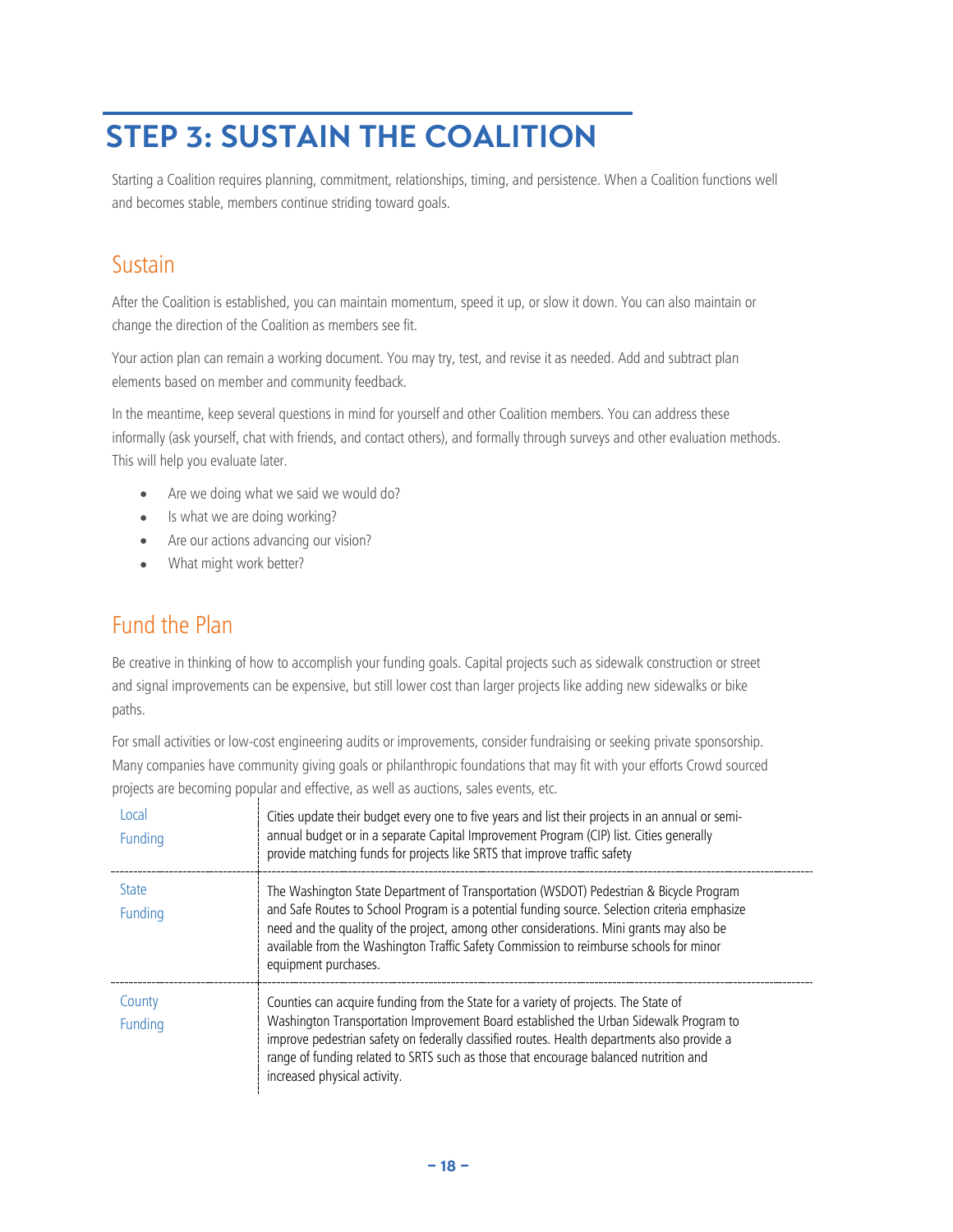# <span id="page-20-0"></span>Evaluate, Improve & Continue

An important piece to any SRTS effort is continually monitoring how efforts have changed behavior—are more kids safely walking, biking, bussing, or sharing the ride and/or have there been noted improvements to traffic flow or more efficient/safer student drop-offs and pick-ups. You also want to gauge if you have met Coalition program goals you set at the beginning of the effort and then look for ways to enhance or modify them if needed.

To evaluate how a specific improvement/process worked or how your overall SRTS program is working you should repeat data-gathering tactics used at the beginning of SRTS efforts.

- Continue traffic and pedestrian counts. Conduct mid or year-end evaluations by counting each bicyclist, pedestrian and vehicle entering the school zone and compare the numbers to the baseline traffic count gathered at the beginning of the Coalition's SRTS effort.
	- a. Are there more families sharing the ride, bussing, walking or biking?
	- b. Is the traffic and travel situation improving? Are student drop-offs and pick-ups going more smoothly?
- Repeat the parent survey. Send out the parent survey again and compare results to data gathered during the first survey.
	- a. The results should provide a snapshot on whether your efforts have made a difference on parent attitudes about walking, biking or sharing the ride to school—or created more awareness of school traffic and transportation safety.
- Identify additional program champions. Members will cycle in and out during the life of the Coalition so continue to recruit new members.
- Continue to publicize successes. Gain visibility for activities through local media and school communications.
- Make the work relevant, fun and positive. The more relevant and engaging strategies and activities are, the more others will want to become involved.
- Make the Coalition permanent or create a larger community-wide SRTS task force. A permanent communitywide inter-agency task force staffed by the school district, public health department, local hospital, city police, fire, or public works department will provide your group with attention, energy and sustainability.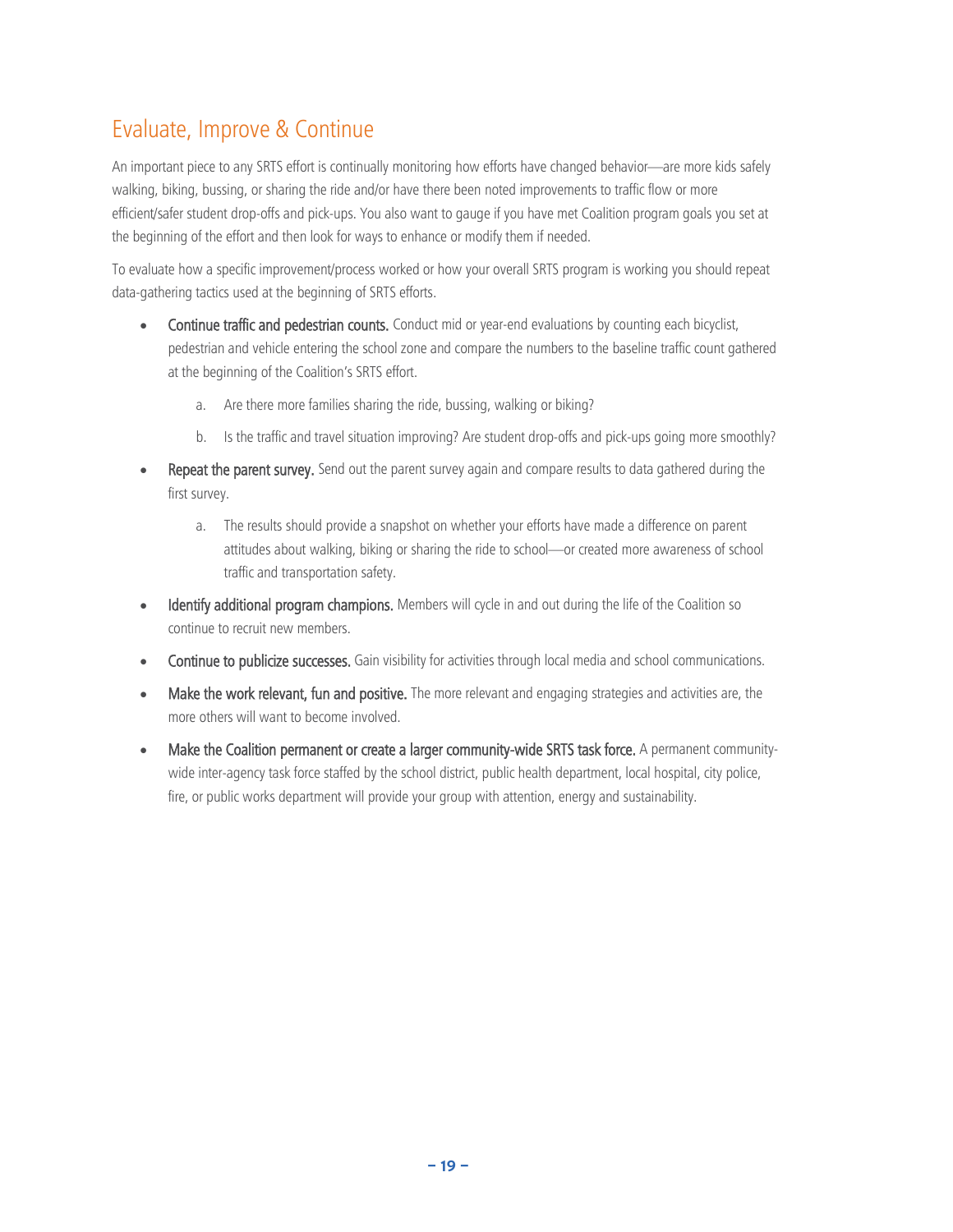# <span id="page-21-0"></span>Further Coalition Building Reading

- Community Tool Box Coalition Building, [http://ctb.ku.edu/en/table-of-contents/assessment/promotion](http://ctb.ku.edu/en/table-of-contents/assessment/promotion-strategies/start-a-coaltion/main)[strategies/start-a-coaltion/main](http://ctb.ku.edu/en/table-of-contents/assessment/promotion-strategies/start-a-coaltion/main)
- Colorado Safe Routes to School, Community Coalition Building Toolkit, [https://www.codot.gov/programs/bikeped/safe-routes/training-curriculum/community-coalition-building](https://www.codot.gov/programs/bikeped/safe-routes/training-curriculum/community-coalition-building-toolkit/view)[toolkit/view](https://www.codot.gov/programs/bikeped/safe-routes/training-curriculum/community-coalition-building-toolkit/view)
- Santa Clara Public Health, Building Momentum for SRTS, <http://www.saferoutespartnership.org/resources/toolkit/building-momentum-safe-routes-school>

# <span id="page-21-1"></span>Additional Resources

- National Center for Safe Routes to School: [saferoutesinfo.org](http://www.saferoutesinfo.org/)
- Safe Routes to School National Partnership: [saferoutespartnership.org](https://www.saferoutespartnership.org/)
- Safe Routes to School Guide: *quide.saferoutesinfo.org/*
- National Highway Traffic Safety Administration: [www.nhtsa.dot.gov/people/injury/pedbimot/bike/Safe-Routes-](http://www.nhtsa.dot.gov/people/injury/pedbimot/bike/Safe-Routes-2002/overview.html)[2002/overview.html](http://www.nhtsa.dot.gov/people/injury/pedbimot/bike/Safe-Routes-2002/overview.html)
- ChangeLab Solutions & Safe Routes to School National Partnership: Safe Routes to School District Policy Workbook:<http://www.changelabsolutions.org/safe-routes/welcome>